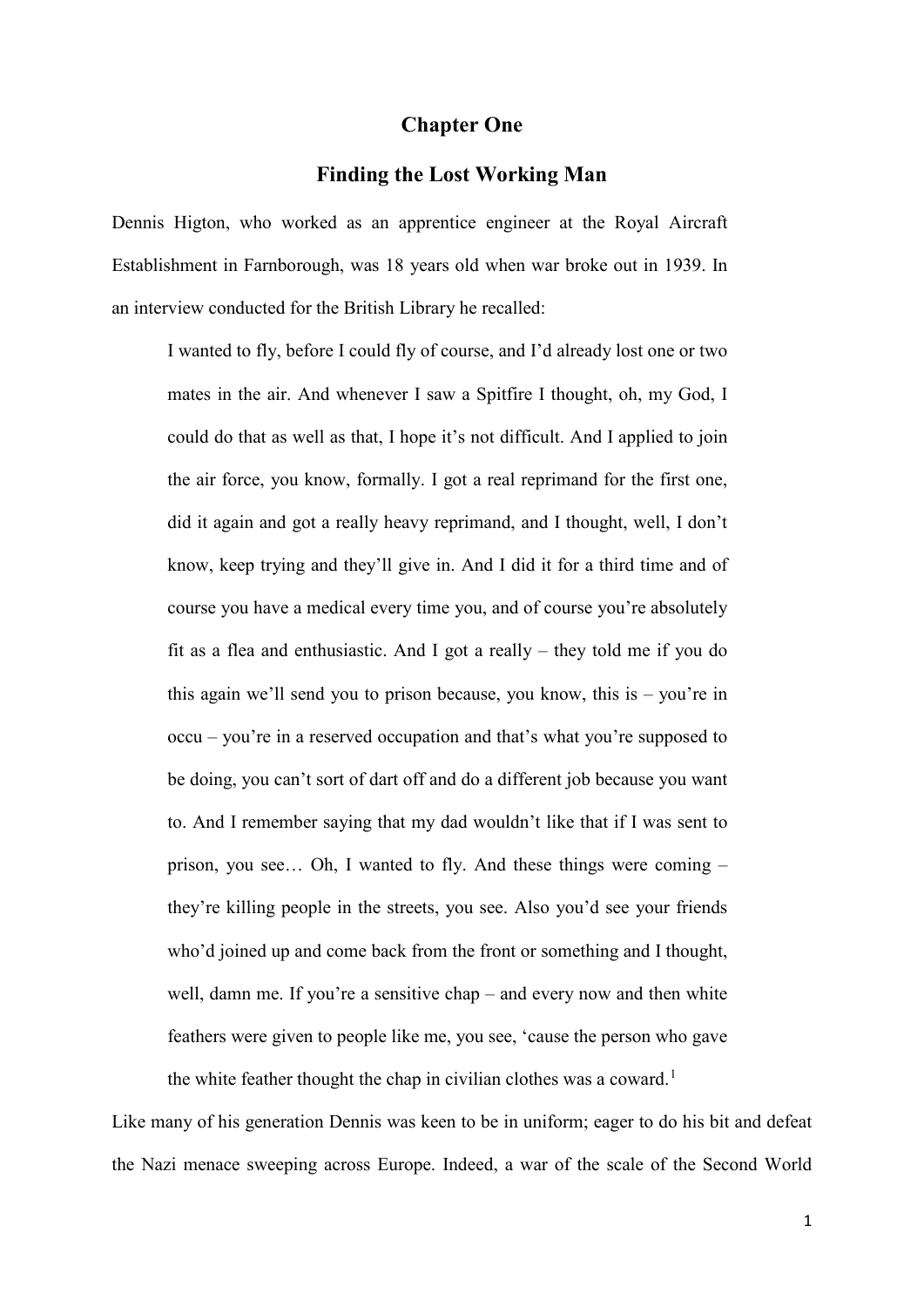War required a vast number of soldiers, sailors and airmen. Many men volunteered for military services and men aged between 19 and 41, later extended to men up to the age of 51, were liable for conscription. At the peak of armed forces employment in 1944 5 million British men were employed by Britain's three military services. Yet, there were exceptions. Those men who, like Dennis Higton, were employed in jobs which were listed on the Schedule of Reserved Occupations as essential to the war effort were exempt from military service. Reserved occupations covered a large range of jobs, both white-collar professions (such as medicine and dentistry) and blue-collar trades (including electrician, agricultural labourer and docker). Dennis was one of the roughly five million men in reserved occupations and one of a total of 10 million men of fighting age not in uniform. <sup>[2](#page-4-0)</sup> Dennis's story highlights the allure of military service and the desperation many of these men and boys felt to be in uniform as well as the persistence with which many attempted to escape the perceived shackles of civilian service.[3](#page-4-1) However, generally either because of their age, the young as well as the old, ill-health, or as Dennis notes, their objections to warfare those men left on the home front were considered to be sharply distanced from the wartime masculine ideal. Indeed, the predominant contemporaneous image of the British home front during the Second World War was of a largely feminised space in which women donned overalls and uniforms to replace the men who had left to join the armed forces. Such an image is repeatedly drawn, and therefore reinforced, in current British popular culture.<sup>[4](#page-4-2)</sup> Yet without these men Britain's war could not have been waged. Soldiers, sailors and airmen alone could not win a protracted total war. Men with highly prized technical skills were required to make the bombs, planes and ships the military so voraciously needed. Men were required to ferry cargoes across the globe of goods which could not be made on British soil. Men were required to till the fields so both the civilian population and the military could continue to wage war. Men were required to risk their lives defending Britain's people and property as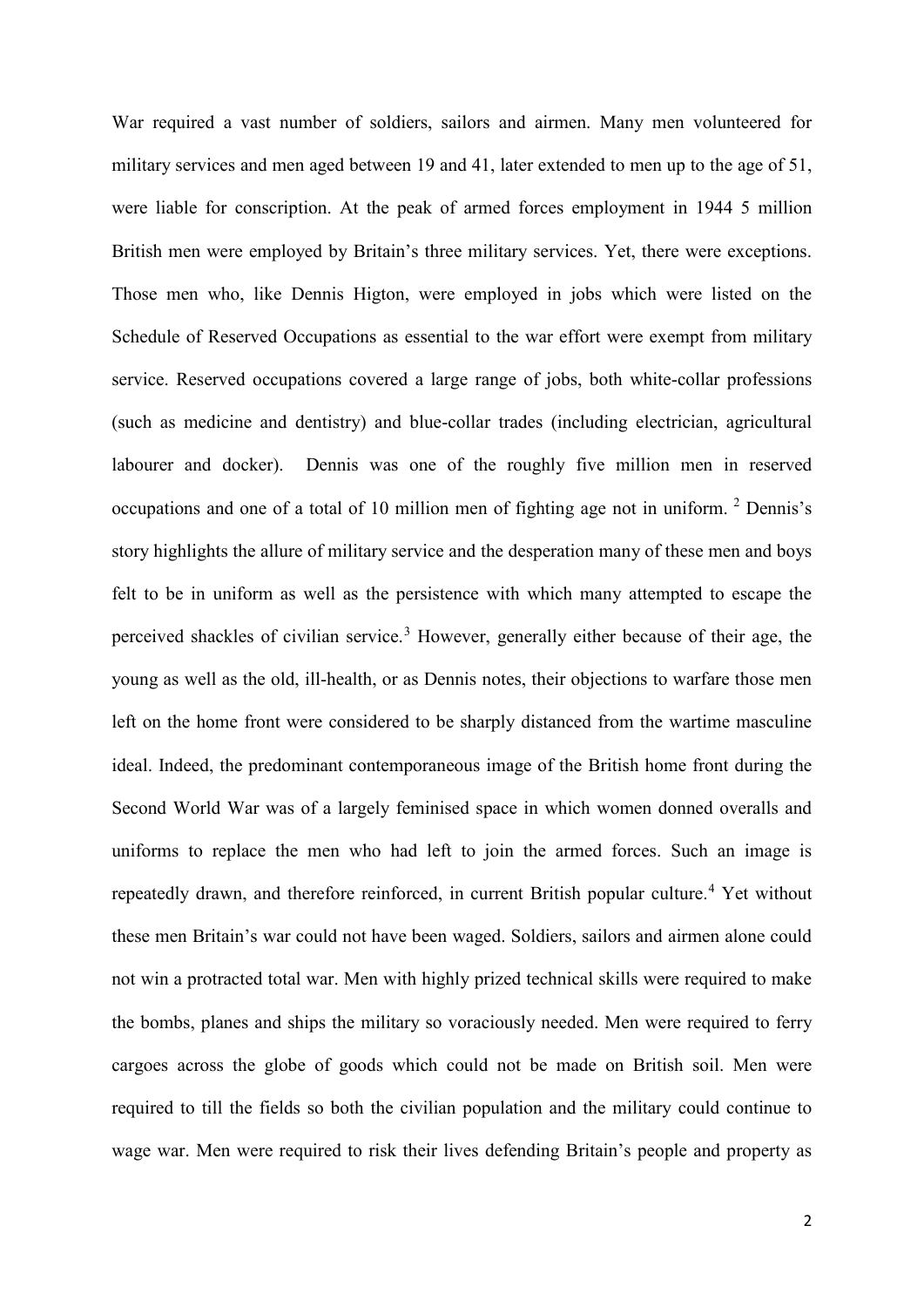bombs rained from the sky. Yet these men are rarely acknowledged, in neither popular culture nor scholarly works. This book, therefore, restores Britain's forgotten workers to the historical record.

British civilian men, to date, have been largely omitted from the historiography of the Second World War which has instead focused on military histories and, in a social and cultural context, shown an overwhelming focus on women's contributions to the war. Despite a huge body of research on women there remains a dearth of social and cultural research regarding men in this period. However, the issue of British masculinity and the Second World War is a burgeoning area of research. Sonya Rose's *Which People's War?* and Penny Summerfield and Corinna Peniston-Bird's study of the Home Guard, *Contesting Home Defence,* have both explored the question of masculinity on the British home front as well as considering how certain groups of civilian men were perceived by British society.[5](#page-5-0) Martin Francis's *The Flyer* has also provided an excellent socio-cultural history of the RAF in wartime.<sup>[6](#page-5-1)</sup> Additionally, there are a wealth of populist works on the Home Guard and the Bevin Boys, although such books generally fail to engage with notions such as masculinity.<sup>[7](#page-5-2)</sup> However, the overwhelming focus of these studies is on men in specifically wartime roles. To date there has been no systematic study of men who continued in their pre-war occupations. There have been no studies of, for example dockers, shipyard workers, merchant seamen or farmers. This book examines how civilian men at work were represented culturally, as well as responses to such depictions, to understand how such men were viewed and understood in wartime Britain. To do this it focuses on four key wartime occupations: farming, industrial occupations, the fire services and the Merchant Navy. This book therefore fills a gap in the literature by focusing on the men who aided the war effort and maintained the home front by undertaking civilian work.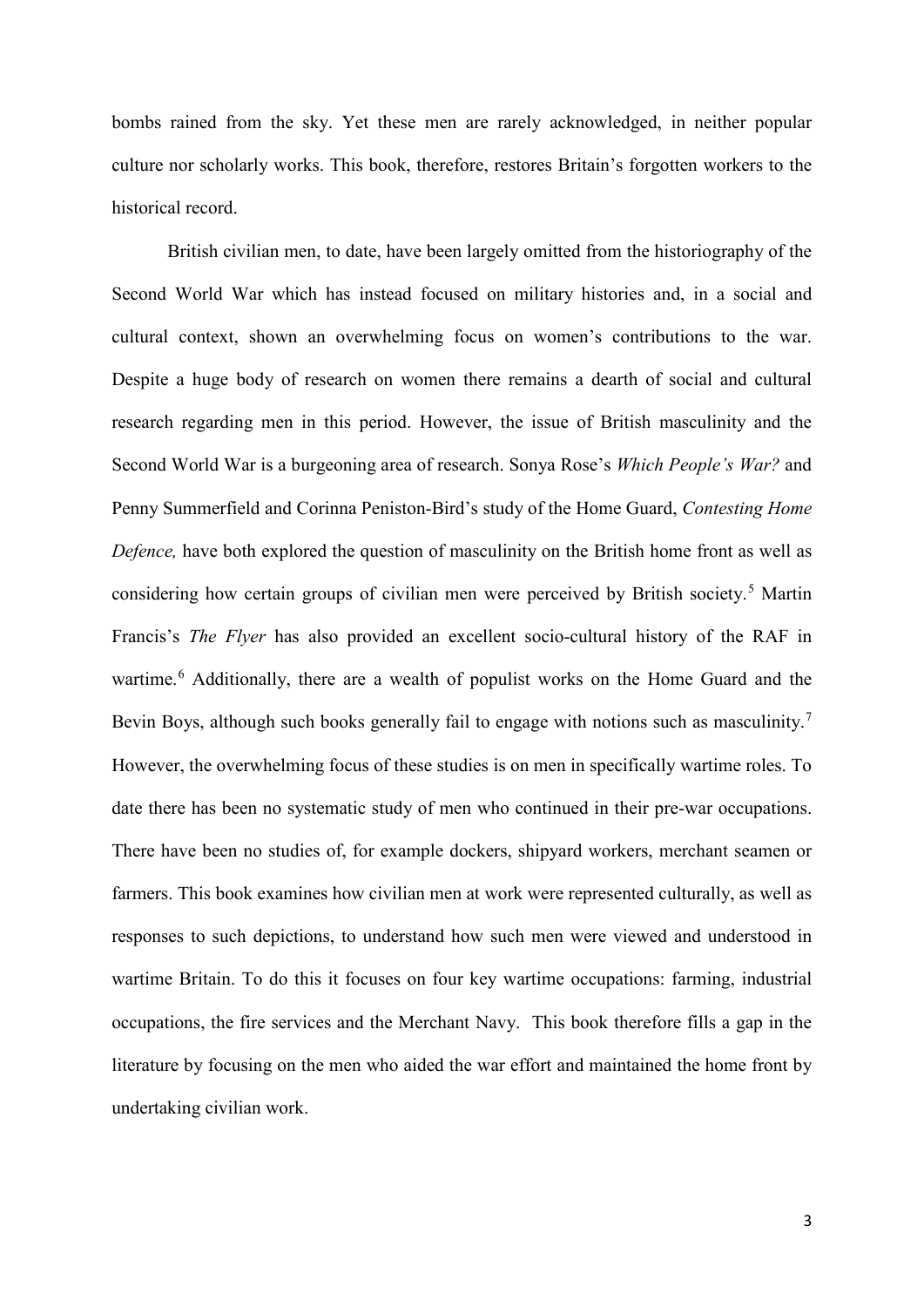#### **The State and the Working Man in War**

War drastically changed the employment landscape in Britain. Partly this was attributable to the increased demand for labour which revitalised many industries, for example shipbuilding, which had seen prolonged atrophy as a consequence of the inter-war period of depression. In addition, the state attempted to place all necessary labour under its control to make best use of the nation's ultimately finite manpower resources. [8](#page-6-0) In January 1939 Ernest Brown, then Minister of Labour, declared:

In the conditions of modern war it [is] of vital importance that those employed in various occupations should know in what way they could best serve the nation's needs, that they should not through patriotic fervour on the outbreak of war leave those occupations for something else which, though more spectacular, might not be more important.<sup>[9](#page-6-1)</sup>

<span id="page-3-0"></span>In light of such beliefs the Schedule of Reserved Occupations, henceforth referred to as the Schedule, was compiled by the British government during the 1920s and 30s in preparation for the projected military and civilian manpower needs required to sustain and win a protracted war. The main aim of the Schedule was to ensure that men needed for jobs on the home front, in occupations related both to the production of munitions as well as those necessary for the continuation of civilian life, were prevented from joining the armed forces. The state, as well as the media, constantly reiterated the need to prevent the mistakes made in the First World War, in which unchecked conscription led to a severe shortage of skilled men for necessary jobs on the home front. <sup>10</sup> In April 1940, Robert Richards, MP for Wrexham, stated in the House of Commons:

….but it seems to me that the lesson which every nation has learned since the last war is that this war will be won, if won at all, on the home front rather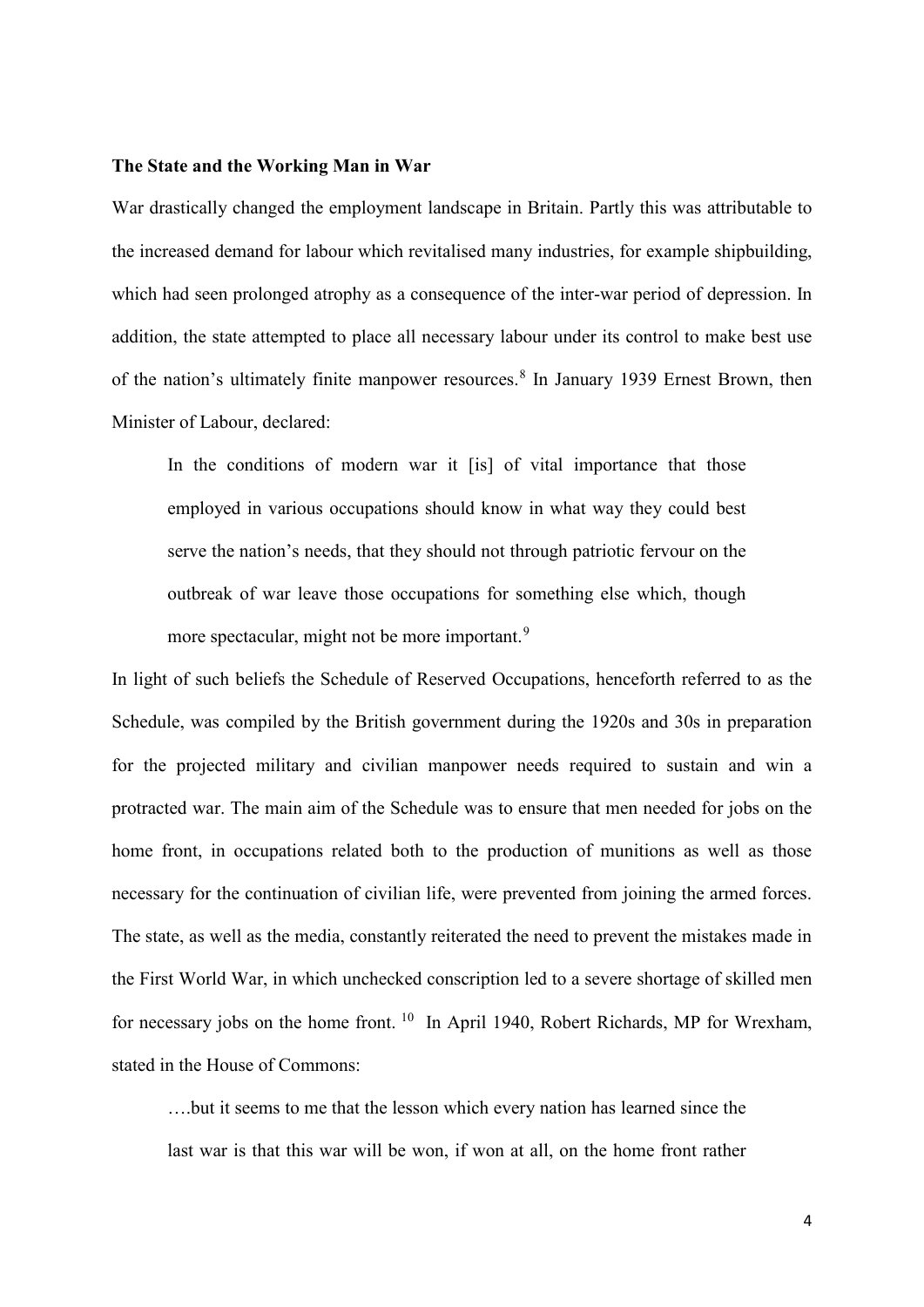than on the military front... I think that conclusion was come to very clearly by all the nations engaged in this sort of warfare at the end of the last war. It appears to me that in the last war there were two quite different periods, the first being what I may roughly describe as the Kitchener period, when an attempt was made to get everybody into the Army, and the second being what I may respectfully call the Lloyd George period, when it was realised that it was of very little use getting everybody into the Army unless the Army was adequately equipped. $11$ 

On this basis a list of occupations was drawn up by 1925. This preliminary catalogue was revised from 1937 onwards in response to the growing likelihood of war in Europe.<sup>[12](#page-7-1)</sup> In January 1939 it was published in newspapers as well being sent to each household in pamphlet form along with other details about civilian participation in the event of war. The Schedule was organised by occupation and covered a wide range of jobs from those of clear wartime importance, such as engineering and agricultural workers, to those of less obvious significance, including the civil service and trade union executives. Each occupation was given an age of reservation above which recruitment into the armed services was prohibited. The age varied according to occupation depending on the predicted numbers required and the occupation's centrality to the prosecution of a successful war. For example, engineering trades were reserved at 18 but trade union executives were not reserved until the age of 30.<sup>13</sup>

<span id="page-4-2"></span><span id="page-4-1"></span><span id="page-4-0"></span>Despite the preparedness of the British government, the Schedule was subject to constant scrutiny and revision throughout the war. Indeed, in December 1940, the Schedule was radically overhauled in response to William Beveridge's manpower calculations which revealed a critical shortage in the numbers of men available for the military. The process of block reservation by occupation was removed and instead men were reserved only on work which was considered of 'national importance'.<sup>[14](#page-7-3)</sup> In 1941 the government additionally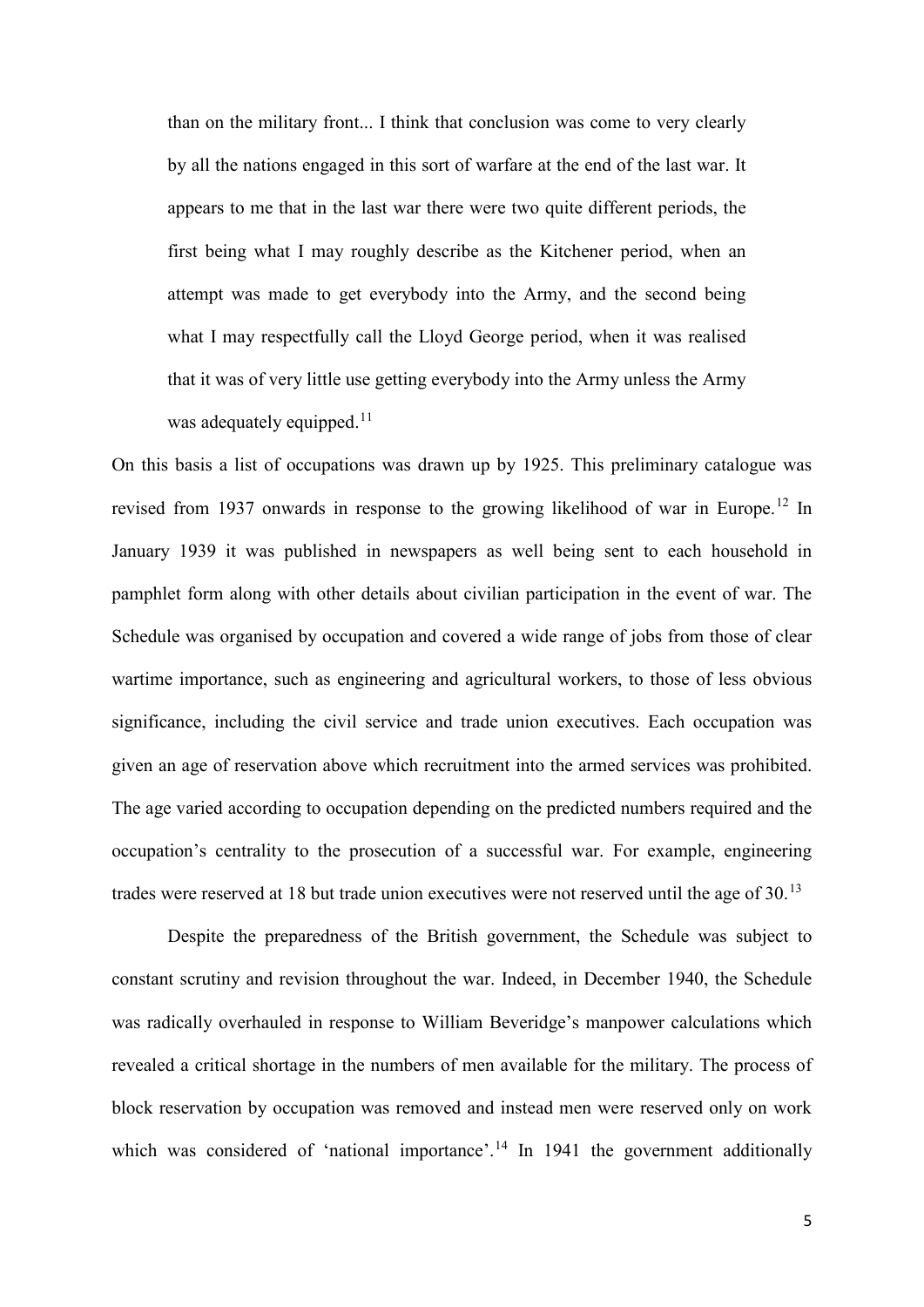<span id="page-5-2"></span><span id="page-5-1"></span>implemented the Essential Works Order. It too constricted the flow of workers to ensure the highest efficiency of key establishments during the war. The order denoted those places of work essential to the war effort and prevented those working employed in such establishments, regardless of their reserved status, from leaving without a week's notice. Similarly, it prevented their employers from dismissing them except in the case of gross misconduct.

The necessity of maintaining a strong core of civilian labour was widely accepted across the political spectrum with little dissension towards their control and exemption from military service being recorded. Declarations, such as those made by the MP for Stretford in the House of Commons, Anthony Crossley, in February 1939 in response to the public release of the Schedule, that 'The booklet might well have been headed: "You will be serving your country best by being a scrimjack"' were exceedingly rare.[15](#page-8-0) Yet, the situation did have its inequalities. Civilian male wages rose by 75% in the course of the war.[16](#page-8-1) An estimated income for an unmarried private rank soldier was around £3 a week, rising to around £4 a week after three years' service. The average civilian male net earnings after tax of £5 2s 0d a week in 1942-3.<sup>[17](#page-8-2)</sup> As such what little opposition did occur towards the process of reservation generally centred on the inflated wages, or in some cases the perceived inflated wages, some civilian men received in wartime. In April 1940 Lieutenant-Colonel Amery, MP for Birmingham Sparkbrook, stated in a Commons debate that he wished to emphasise 'the fact that men who are reserved are reserved only because it is in the nation's interest to reserve them and that they have no moral right to be in a better position than men in the fighting line.<sup>'18</sup> Similarly, John Rathbone, MP for Bodmin, stated in August 1940:

<span id="page-5-0"></span>[A] point which crops up, time and again, is the disparity between the rates of pay of men and officers and those of civilians. I travelled in the train the other day with an Hon. Member whom I am proud to call my friend. He said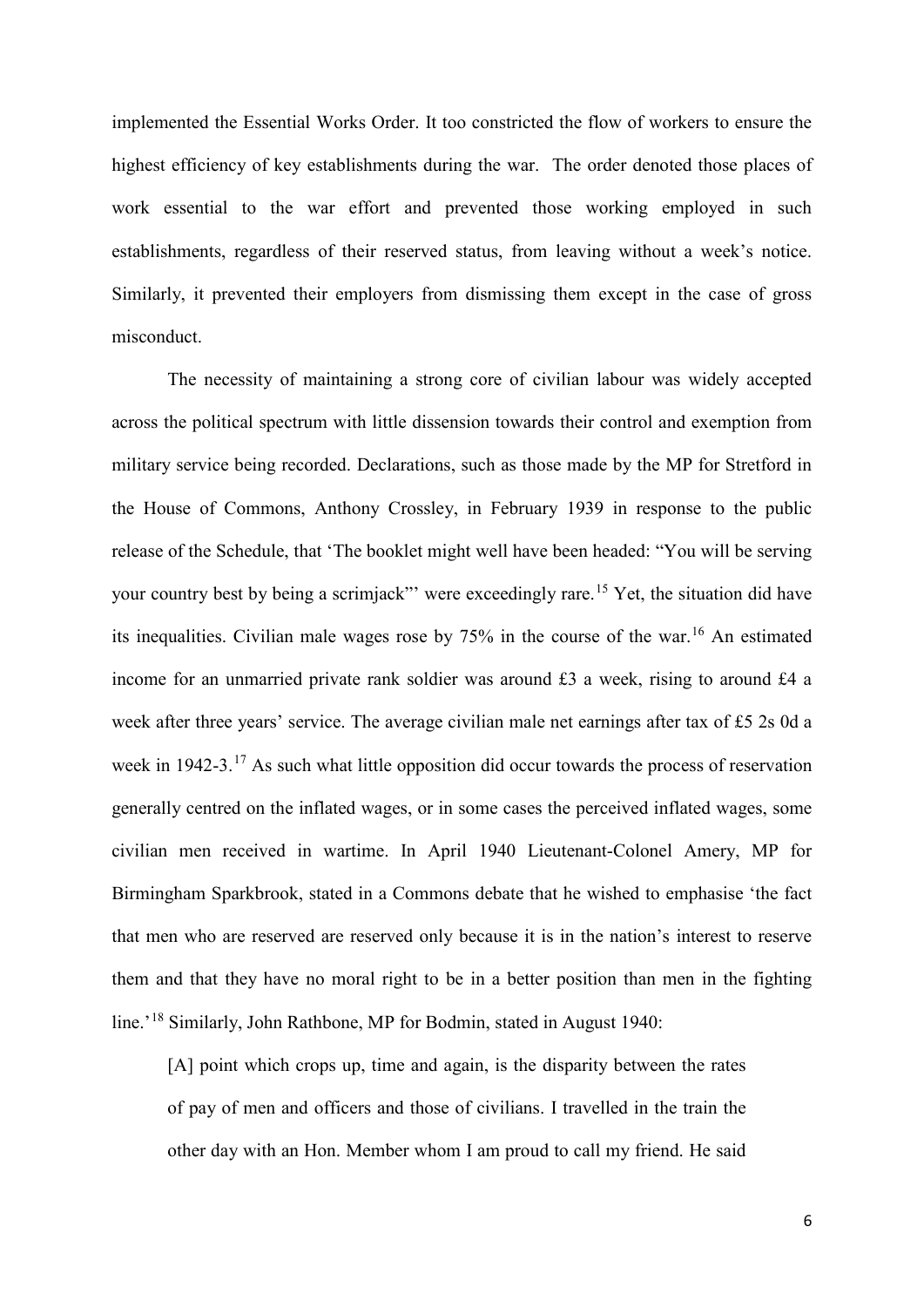it had made him sick to see a man in civilian dress earning £3 10s. or £4, or £4 10s. a week or more, not under military law, working in an establishment next door to a fellow doing exactly the same job, but in khaki, earning only 1s. 6d. a day. The fellow who is in khaki goes back to his barracks and has a job to pay for his extra packet of fags, while the fellow in civilian dress goes to the pub and lets out there every manner of military secret, and nothing whatever can be done about it.<sup>[19](#page-9-0)</sup>

<span id="page-6-2"></span><span id="page-6-1"></span><span id="page-6-0"></span>Like the disapproval of the scheme in general, these criticisms occurred fairly infrequently but do indicate that some held the view that those in civilian occupations were not being asked to shoulder their fair share of the sacrifice of wartime, especially when compared to the hardships imposed upon those in the armed services. This book, therefore, examines the extent to which such views were present in wider cultural depictions.

### **Masculinity and War**

Notions of masculinity, or indeed masculinities, are the central focus of *Men at Work*. While until relatively recently masculinity was seen as a singular constant it is now largely viewed in the plural reflecting the fluidity in what constitutes a 'man' depending on such factors as culture, class, race, religion, nationality and time-period.<sup>20</sup> Connell, in the seminal book *Masculinities*, argues for the existence of what is termed 'hegemonic masculinity', which 'refers to a particular idealised image of masculinity in relation to which images of femininity and other masculinities are marginalised and subordinated.<sup>[21](#page-9-2)</sup> Drawing on the theories of Antonio Gramsci, Connell uses the expression 'hegemonic' to describe the way a social class exerts cultural 'leadership' or dominance of other classes in maintaining the socio-political status quo. <sup>[22](#page-9-3)</sup> Yet this raises questions about the relationships between different masculinities. Indeed, perhaps the most useful aspect of Connell's theory to this study is in the exploration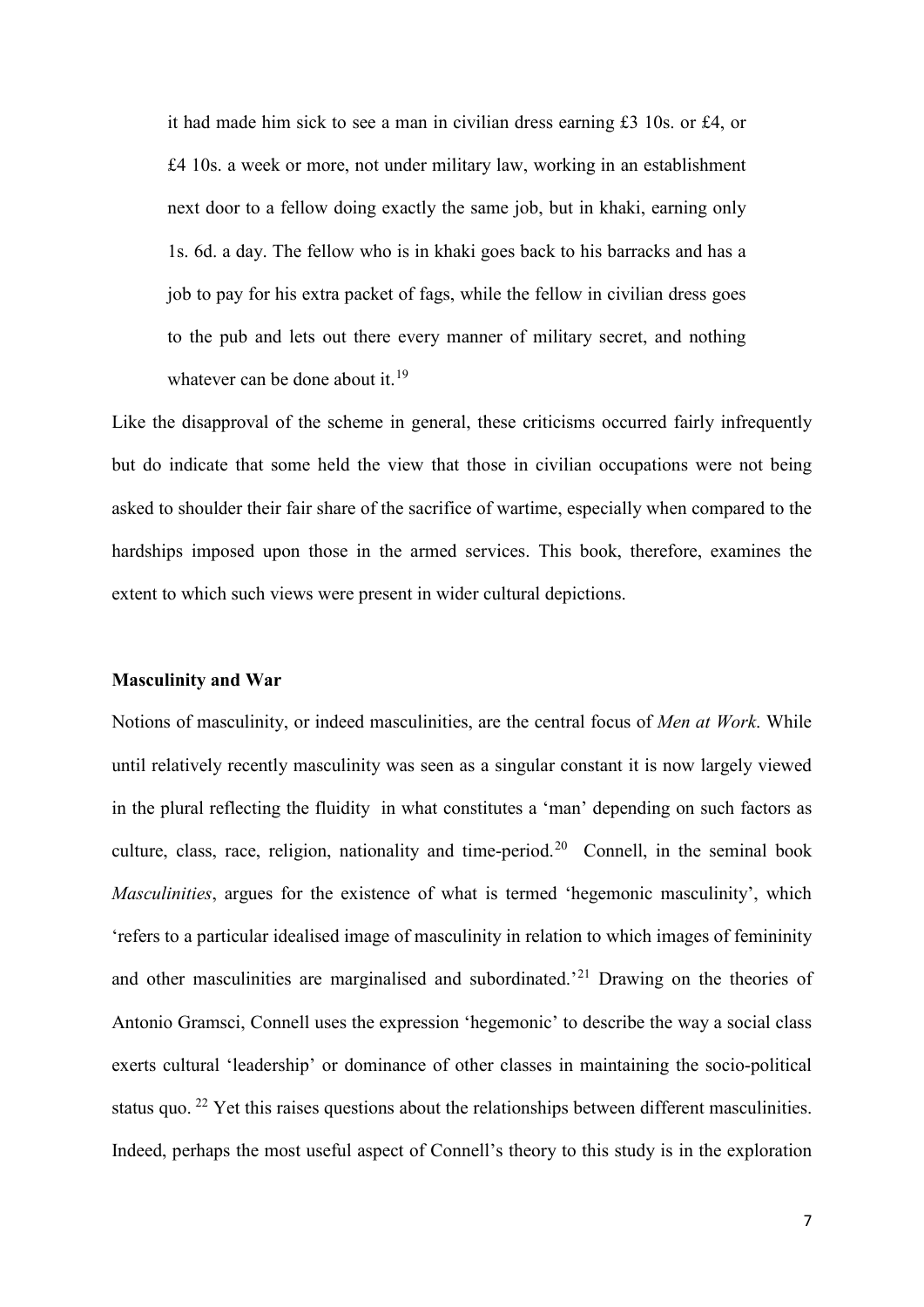of such relationships. He states 'different masculinities do not sit side by side like dishes on a smorgasbord. There are definite social relations between them. Especially, there are relations of hierarchy, for some masculinities are dominant, are subordinate or marginalised.'[23](#page-10-0) Connell also states, in conjunction with James W. Messerschmidt, that 'hegemonic masculinity was not assumed to be normal in the statistical sense; only a minority of men might enact it. But it was certainly normative. It embodied the current most honoured way of being a man, it required all other men to position themselves in relation to it.<sup>[24](#page-10-1)</sup> This certainly seems true of wartime Britain where the uniformed man, while not numerically superior as we have seen, became the pinnacle of British citizenship and every other occupation or wartime role was discussed in relation to it. As Corinna Peniston-Bird notes, during the war, 'men did not have a choice whether to conform or reject hegemonic masculinity: they positioned themselves in relation to it.'[25](#page-10-2) The concept of masculinity as hierarchical, therefore, is one which is central to the conclusions of this book.

<span id="page-7-3"></span><span id="page-7-2"></span><span id="page-7-1"></span><span id="page-7-0"></span>Of course, in wartime 'masculinity' took on very specific cultural meanings. War, and the violence and 'heroes' it produces, has traditionally been linked to definitions of masculinity.[26](#page-10-3) War was, and is, conventionally considered a male arena as Graham Dawson notes:

The soldier hero proved to be one of the most powerful forms of idealised masculinity within Western cultural traditions since the time of the Ancient Greeks. Military virtues such as aggression, strength, courage and endurance have repeatedly been defined as the natural and inherent qualities of manhood, whose apogee is attainable only in battle.<sup>[27](#page-10-4)</sup>

As Nicoletta Gullace states during the First World War 'military obligation and service to the state gained an ever more authoritative place in measures of civic worth.'[28](#page-10-5) However, the industrial-scale slaughter of the First World War undermined faith in this martial masculinity.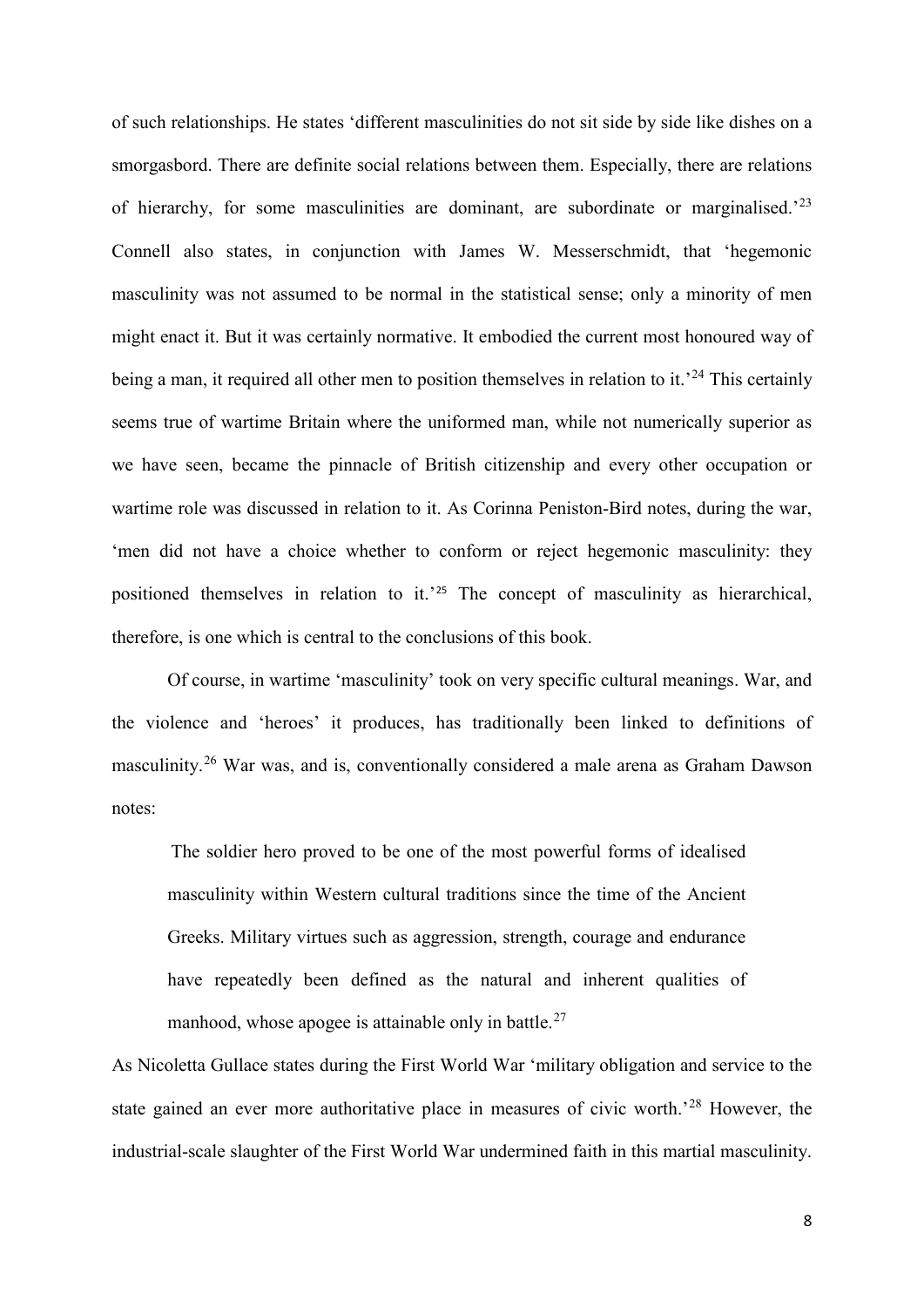<span id="page-8-3"></span><span id="page-8-2"></span><span id="page-8-1"></span><span id="page-8-0"></span>Alison Light argues that the post-war period saw a shift from heroic masculinity to 'an Englishness at once less imperial and more inward-looking, more domestic and more private'.[29](#page-11-0) She further argues that such a change fundamentally altered how Britain saw itself. Britain began to see itself more domestically: 'from the picture of the 'little man', the suburban husband pottering in his herbaceous border, to that of Britain itself as a sporting little country battling away against Great Dictators, we can discover a considerable seachange in ideas of national temperament.'[30](#page-11-1) Such a view of a large-scale shunning of war is often supported by a focus on the anti-war literature, such as Robert Grave's *Goodbye to All That* and Erich Maria Remarque's *All Quiet on the Western Front*, which became popular in the late  $1920s$ <sup>[31](#page-11-2)</sup> However, despite this arguable shift there remained many constants in the perceptions of manliness and male-behaviour in this period. Working-class masculinity, as will largely be examined in this book, continued to rely heavily on occupation for definition. As Stephen Whitehead states 'paid work has been managed, organised and predominantly engaged in by men, one consequence of which is that it has come to exercise a major influence on definitions and performances of masculinity.'[32](#page-11-3) Joanne Bourke argues that from the 1870s until the First World War due to its relative stability wage labour provided a solid basis for masculine identity.<sup>[33](#page-11-4)</sup> Such identity was often bound up with notions of skill, hard labour and danger. However, with the depression of the 1930s such a focus became, as Bourke argues, 'a fragile basis for masculinity'.<sup>[34](#page-11-5)</sup> Nevertheless, paid work remained the key arbiter of working-class masculinity in the inter-war period. As Susan Kingsley-Kent argues, despite its increasingly unstable basis 'work conferred a status on working-class men that no other attribute could replace. Certain jobs created a higher manly standing than others, at least for some men, even at the height of unemployment, when most men took any job they could find.'[35](#page-11-6) Moreover, despite assumptions that celebrations of war had been made unpopular by bloody and horrific trench-warfare the soldier, too, remained a potent symbol of masculinity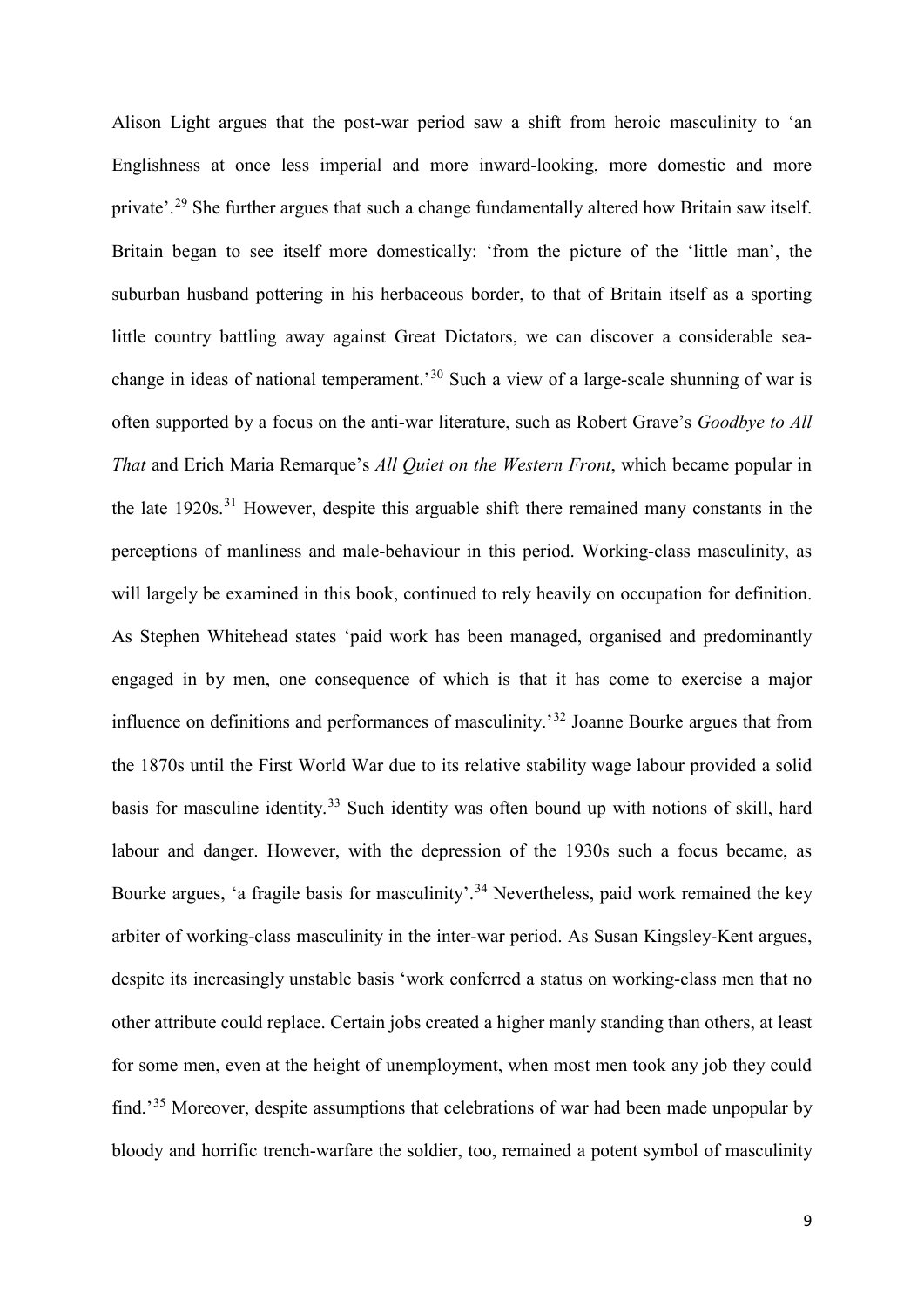and manliness. Michael Paris, for example, shows how the soldier remained a popular character in boys' comics and stories. He shows that *Boy's Own Paper*, *Chums*, *Modern Boy* and *Champion,* for example, all used war-stories in their pages, with some even setting adventures in the trenches of the First World War.<sup>[36](#page-12-0)</sup> Such focus highlights the continuities in ideals of masculinity in inter-war Britain.

<span id="page-9-3"></span><span id="page-9-2"></span><span id="page-9-1"></span><span id="page-9-0"></span>The link between ideal masculinity and war became unusually pronounced during the Second World War as the entire British nation turned to one purpose. As Peniston-Bird argues, 'although hegemonic definitions are complex and fluid, during war, these phallocentric ideals are less open to competition from alternative versions of masculinity.'[37](#page-12-1) Regardless of the prominent wartime rhetoric of 'all being in it together' there still remained a definite division between combatants and non-combatants.[38](#page-12-2) During the Second World War the ideal masculine roles were undoubtedly service personnel, with particular laudation granted to the RAF pilot. Sonya Rose identifies the hegemonic form of masculinity in Britain as a 'temperate masculinity', a mix of the traditional 'soldier hero', as explored by Dawson, and the 'anti-heroic' or 'little man' masculinity which became prevalent during the inter-war period.[39](#page-12-3) In light of this, Rose argues that the hegemonic masculinity showed the ideal man with 'traditional' masculine traits such as bravery, courage, physical strength and youthful virility. Yet he was also a humble team-player from 'ordinary' origins that enjoyed the simple pleasures of family life.[40](#page-12-4) The idealised military hero was certainly brave. Yet this heroism was worn lightly. Films, especially, which depicted the military often showed the men involved shrugging off the dangers which beset them. For example, in *In Which We Serve*  (Noël Coward, 1942) Captain Kinross, played by Noël Coward, informs his men very calmly after they have been torpedoed that 'we got him. I'm afraid he got us too… I'm afraid we're going over.' Such emotional reticence, and fortitude in the face of danger, was common in depictions of the military in this period and served to underline the bravery of military men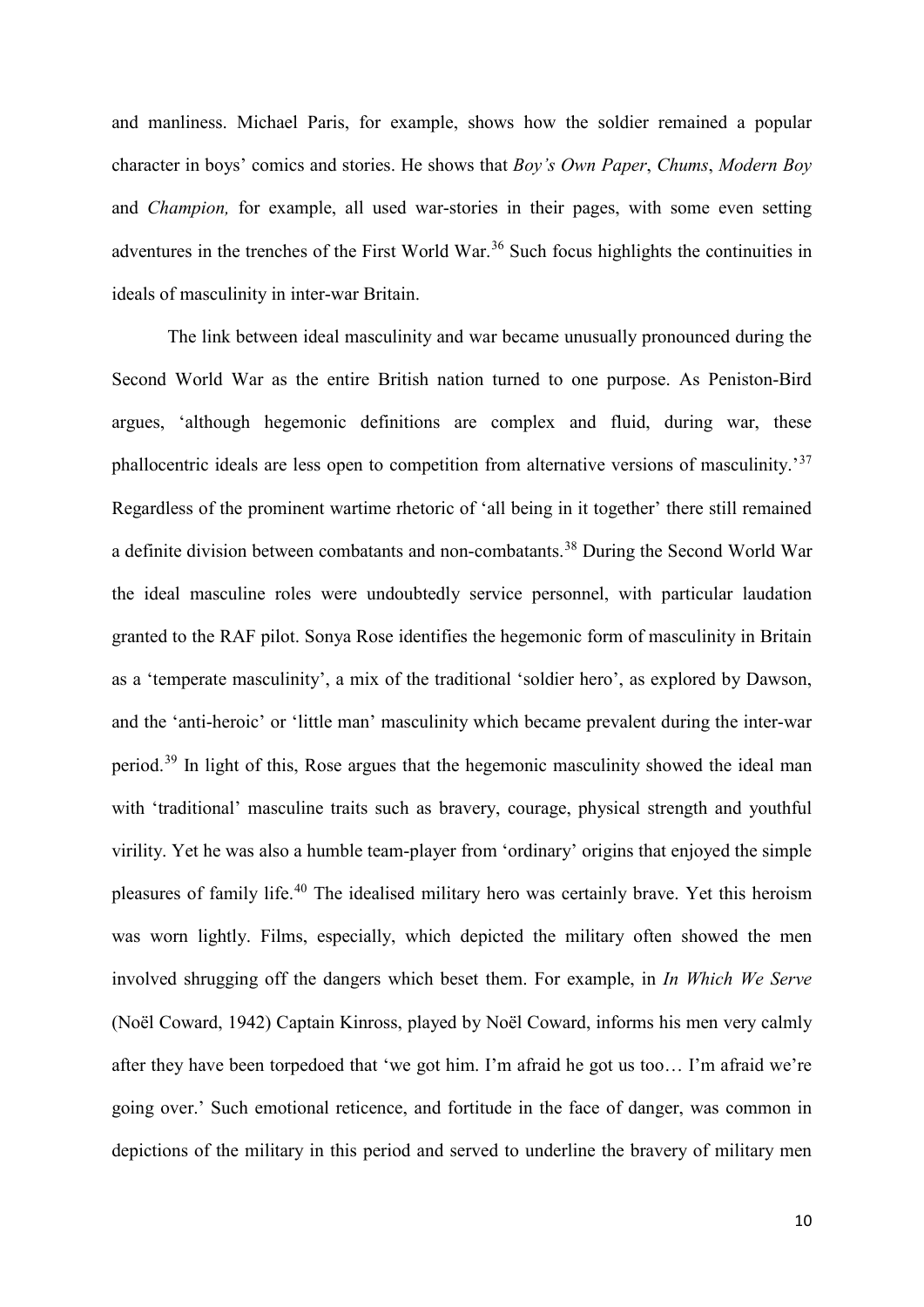<span id="page-10-4"></span><span id="page-10-3"></span><span id="page-10-2"></span><span id="page-10-1"></span><span id="page-10-0"></span>despite the dangers which beset them. Moreover, British soldiers, sailors and airmen were depicted as kind and considerate. This was best seen in the depictions of their domestic relationships. Many depictions focused on the military man's home life almost as much as their militaristic exploits to, as Christine Geraghty argues, preserve their human side and ensure the men depicted are not simply portrayed as part of the violent and uncaring war machine. [41](#page-13-0) *In Which We Serve*, *We Dive At Dawn* (Anthony Asquith, 1943), *The Way Ahead* (Carol Reed, 1944) and *The Way to the Stars* (Anthony Asquith, 1945) all focus on the war in a way which juxtaposed the hardships and dangers of military life with domestic life. *The Way to the Stars*, for example, extolled the virtues of domesticity even in the uncertainty of war. The widow of one pilot, who also has a young child, encourages the character of Peter, also a pilot, to become engaged regardless of his war-induced doubts as she does not regret her marriage despite being left alone. Domesticity was a central cultural facet and a significant goal of the military man in wartime.

<span id="page-10-5"></span>This domesticity impacted upon portrayed wartime gender relations. Culturally, the women associated with the men in the services were predominantly presented domestically or as romantic love interests. As stated in *In Which We Serve*, 'men must work and women must weep.' It was very rare for military wives and sweethearts to be portrayed at work. If she was it was certainly not 'war work': neither in a service nor in industry. As such, these women, culturally at least, conformed to traditional gender roles. Of course, somewhat in contrast to this image, the state was keen to promote enlistment in the women's auxiliary services. However, these women were not equal members of the military structure. Women were 'auxiliary' to male personnel and so performed more menial roles within military organisations. Such entrenched classifications were seen in the recruitment posters for the auxiliary services. The WAAF (Women's Auxiliary Air Force), WRNS (Women's Royal Naval Service more commonly referred to as Wrens) and the ATS (Auxiliary Territorial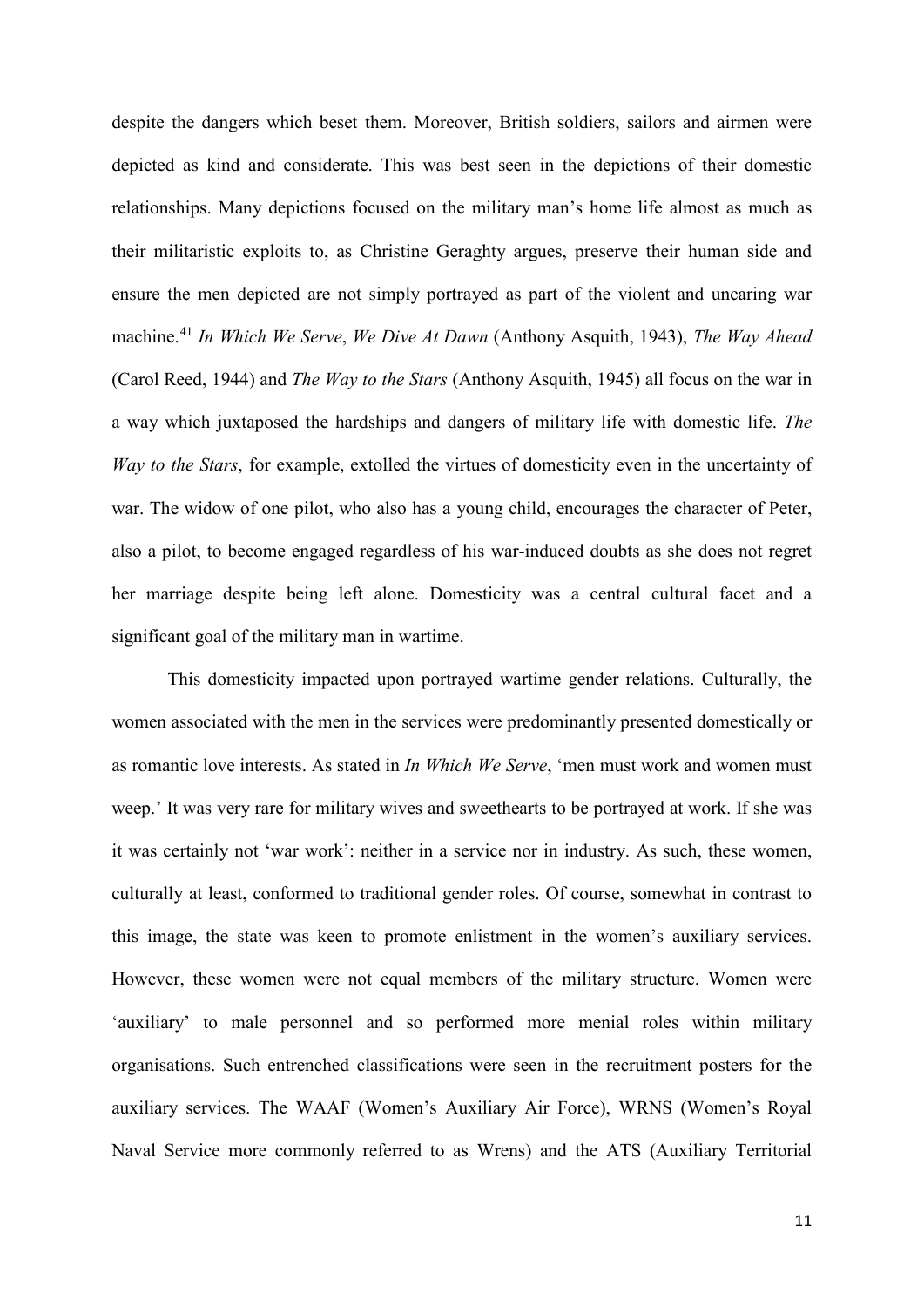Service) all had major recruitment drives during the war. However, such campaigns, to a large extent, reinforced rather than challenged traditional gender boundaries. While Jonathon Foss's recruitment poster for the WAAF declared 'serve in the WAAF with the men who fly' this was rather a disingenuous image of women's roles in the auxiliary services. Other recruitment posters made this clear. One ATS recruitment poster, for example, declared 'Fill his place in jobs like these' depicting women in various administrative and mechanical jobs.<sup>[42](#page-13-1)</sup> More emphatically, a WRNS recruitment poster series declared 'join the Wrens and free a man for the fleet'.<sup>[43](#page-13-2)</sup> Such emphasis reinforced unequal gender relations despite the seepage of women in to the military domain.

<span id="page-11-6"></span><span id="page-11-5"></span><span id="page-11-4"></span><span id="page-11-3"></span><span id="page-11-2"></span><span id="page-11-1"></span><span id="page-11-0"></span>Of course in the civilian sphere women famously moved into jobs previously considered male, most notably in industry and agriculture. The expectations placed upon women shifted markedly with the coming of war. In this total war all available resources were directed towards the war effort and 'war work' became an expected part of British citizenship regardless of gender. Indeed, the wartime state, in December 1941, took the unprecedented step of making young mobile women liable for conscription. However, as Connell states '"masculinity" does not exist except in contrast with "femininity"'.[44](#page-13-3) With a surge of women entering into what, for many, had traditionally been male jobs, the definitions of what constituted male and female work were rendered unstable.<sup>[45](#page-13-4)</sup> For many men their work could no longer be defined as masculine solely because only men undertook the work. This placed them in sharp contrast to men in the armed forces. Additionally, this raises questions of how men's portrayed relationships with women in the workplace affected the way they were viewed by the British media and public. Indeed, this influx of women may have undermined the extent to which men in civilian occupations could draw on their occupational skill as a source of masculine pride: an issue which is examined fully in the body of the book.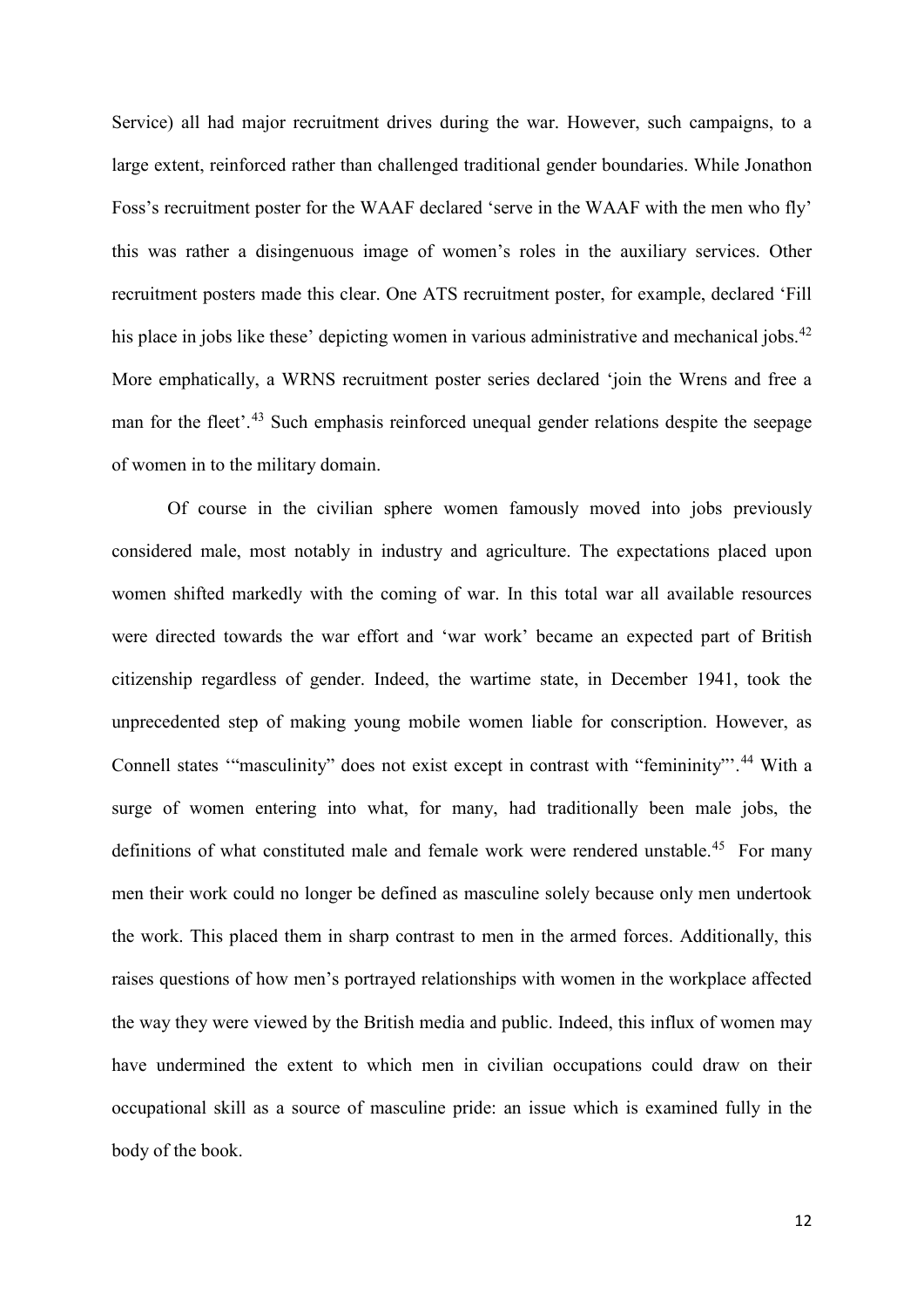Cumulative historical research, to date, highlights that those men 'left' on the home front were undesirable and to some extent emasculated. Rose states, the ideal of the 'temperate hero' was only available to men in uniform; men in civilian occupations were excluded from this discourse.<sup>[46](#page-14-0)</sup> Peniston-Bird similarly argues that 'remaining on the home front rendered a male vulnerable to both accusations of cowardice and assumptions about his physical fitness',[47](#page-14-1) while Penny Summerfield and Peniston-Bird note that men in the Home Guard were often culturally portrayed as overweight, bookish or 'playing' at being soldiers which distanced them from the masculine ideal of the 'soldier hero'.<sup>[48](#page-14-2)</sup> This strong link between masculinity and the military, and the concomitant link between civilian status and emasculation, therefore raises questions about the masculine identities of men who could not fulfil this role, a theme which is explored in the remainder of this book.

# **War and Culture**

<span id="page-12-4"></span><span id="page-12-3"></span><span id="page-12-2"></span><span id="page-12-1"></span><span id="page-12-0"></span>The sources available for this study are rich and varied. *Men at Work* predominantly uses the most popular wartime media of film, radio and visual culture. It therefore uses the full spectrum of wartime media shown to the British populace to examine how working men were depicted. Firstly, film is central to this study and the book explores a broad range of filmic sources from State-controlled propaganda films, produced by the Ministry of Information and the Crown Film Unit, to feature films produced by such commercial studios as Ealing and Gainsborough. Despite all cinemas being briefly closed early in the war, film-viewing continued to be an enormously popular leisure pursuit throughout the conflict.<sup>[49](#page-14-3)</sup> Cinema attendance grew from 19 million a week in 1940 to 30 million a week by the end of the war.<sup>[50](#page-14-4)</sup> Furthermore, a Wartime Social Survey, an ongoing series of surveys started by the National Institute for Economic and Social Research but utilised by the MOI throughout the war, showed that 32% of adults went to the cinema at least once a week and the average adult saw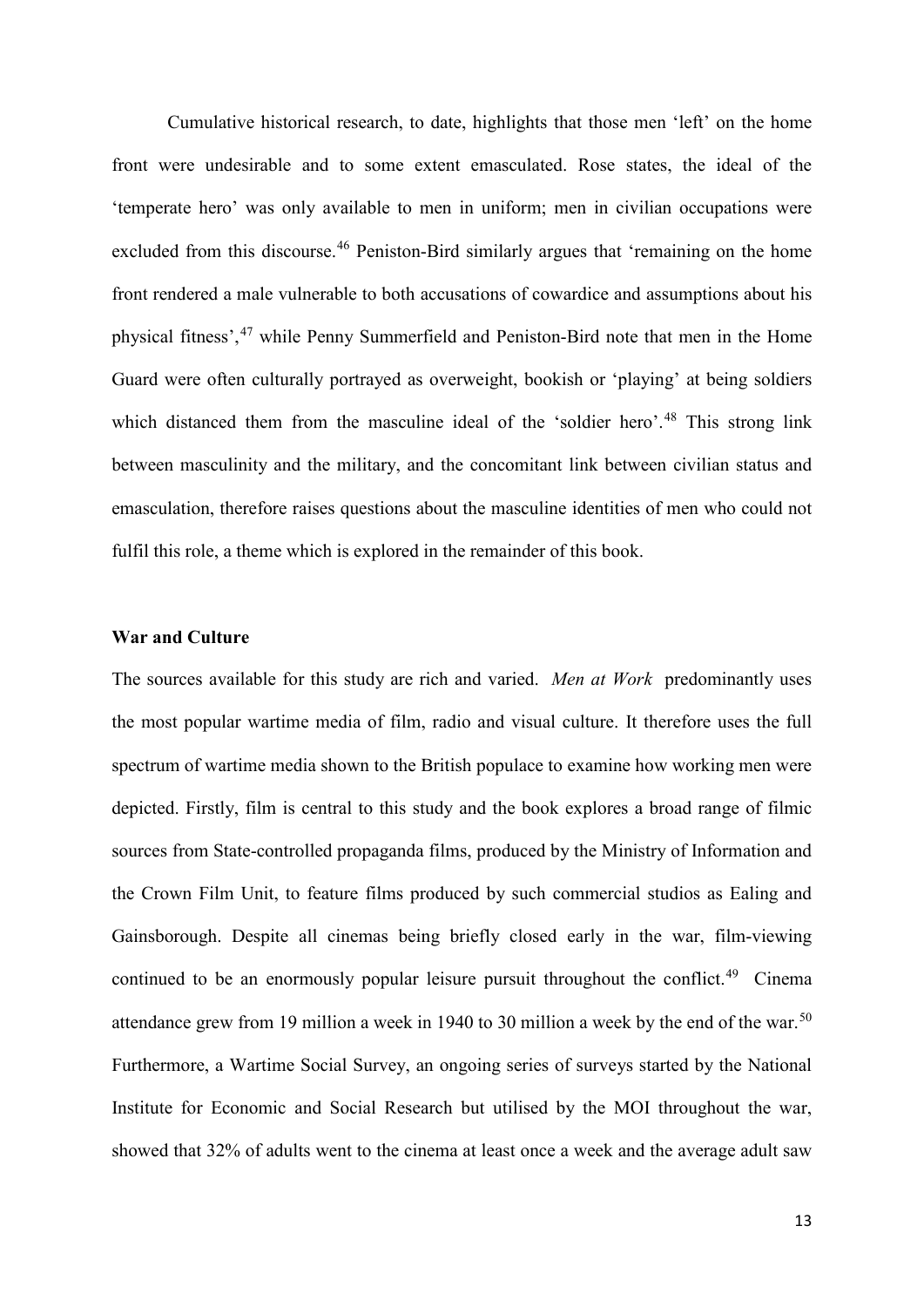<span id="page-13-4"></span><span id="page-13-3"></span><span id="page-13-2"></span><span id="page-13-1"></span>around two feature films a month.<sup>[51](#page-15-0)</sup> Yet, war undoubtedly changed the production of British films. In addition to the material deprivations which hampered production, studios saw the loss of personnel both in front and behind the camera as technicians and actors were called up or sequestered in to war-related work. Indeed, 2/3 of technical staff were lost to studios in the course of the war.[52](#page-15-1) Moreover, the number of films produced dropped in the course of the war. An average of sixty British feature films were produced a year during the war, dropping from 108 films in the immediate pre-war years.<sup>[53](#page-15-2)</sup> Despite these hardships British studios continued to produce films. Indeed, the war, arguably, allowed British film production to step out from the shadow of Hollywood and assert its own identity. Although never quite matching the pull of American films the popularity of British-produced films soared. Moreover, in contrast to the diminished production power of Britain's commercial studios, the state increased their use of film in the war. This mainly centred on documentaries and shorts, 5 to 8-minute films generally shown before the main cinematic feature, produced, or commissioned, by the Ministry of Information and their film production company the Crown Film Unit. These films, which were extensively utilised in this study, covered a vast range of topics, including various types of war work. This book, therefore, draws on the opinions presented both by popular entertainers as well as obvious propaganda created by the state.

<span id="page-13-0"></span>Moreover, *Men at Work* extensively utilises the underexplored broadcasts of the BBC which reached an estimated 34 million out of a population of 48 million. As noted in a 1941 Mass Observation publication, *Home Propaganda*: 'the Radio is at present the most trusted of British sources of information, and thus indirectly of much official propaganda. The most potent and immediate method of influencing fifteen million or so Britishers at once is over the radio at nine o'clock in the evening.'[54](#page-15-3) What is perhaps most interesting to this book is the vast range of topics that the BBC broadcast to a huge audience. Within the bounds of this book it is important to note that radio programmes were made, aimed at and about men, and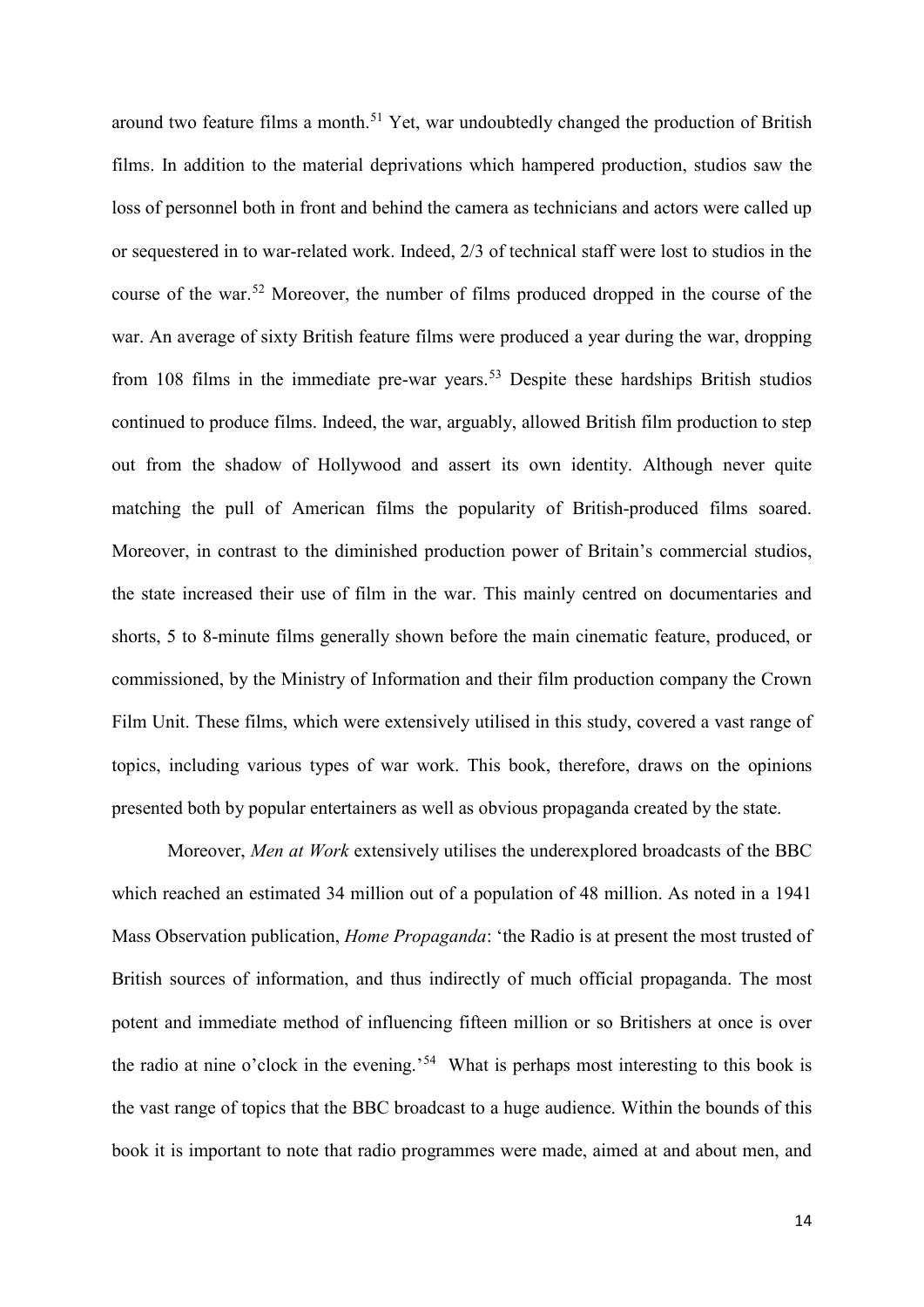<span id="page-14-3"></span><span id="page-14-2"></span><span id="page-14-1"></span><span id="page-14-0"></span>women, at work. The most infamous of these were the programmes focusing on work in the munitions factories. Factory production was the most discussed civilian role on the radio during the war and as well as the infamous *Workers' Playtime* and *Music While You Work,* there were also innumerable others including *We Speak for Ourselves* and *From Factory to Front Line*. [55](#page-16-0) While these might be the best known programmes for and about workers, most of the key wartime occupations were covered. For example, programmes such as *Battle of the Flames* which explored the role of firefighters in the war were relatively common as were broadcasts which were aimed directly at those in civil defence and other civilian occupations.[56](#page-16-1) Similarly, such shows as *Shipmates Ashore* and *The Blue Peter* explored and celebrated the role of the Merchant Navy during the war. It is these programmes which are utilised in this book. Radio broadcasts, however, remain an underused medium in the study of the Second World War with more focus on filmic sources despite radio's equal, or arguably greater, popularity and geographical range.<sup>[57](#page-16-2)</sup> This may, in part, reflect the difficulty accessing the material when compared to films. Indeed, these scripts exist now only on microfiche. The result of which is that much of the aural detail is lost and cannot be found. Moreover, despite these scripts being, for the most part, 'broadcast scripts', they obviously omit much of the detail of the voice, accent, tone and background details. Many remaining scripts are marked that they are unchecked against the broadcasts rendering their usage, ultimately, an act of faith. However, as these scripts are the only way to access a cultural medium which was central to the lives of the British public during the war they nevertheless remain invaluable.

<span id="page-14-4"></span>Finally, the book makes use of the varied visual culture produced during the war. This includes the fine art commissioned by the War Artist Advisory Committee as well as examining more populist images produced by *Punch* and *Picture Post,* for example*,* and the overt propaganda images produced by the government. Famously during the war the government attempted to shape British citizens' behaviours through a barrage of posters.<sup>[58](#page-16-3)</sup>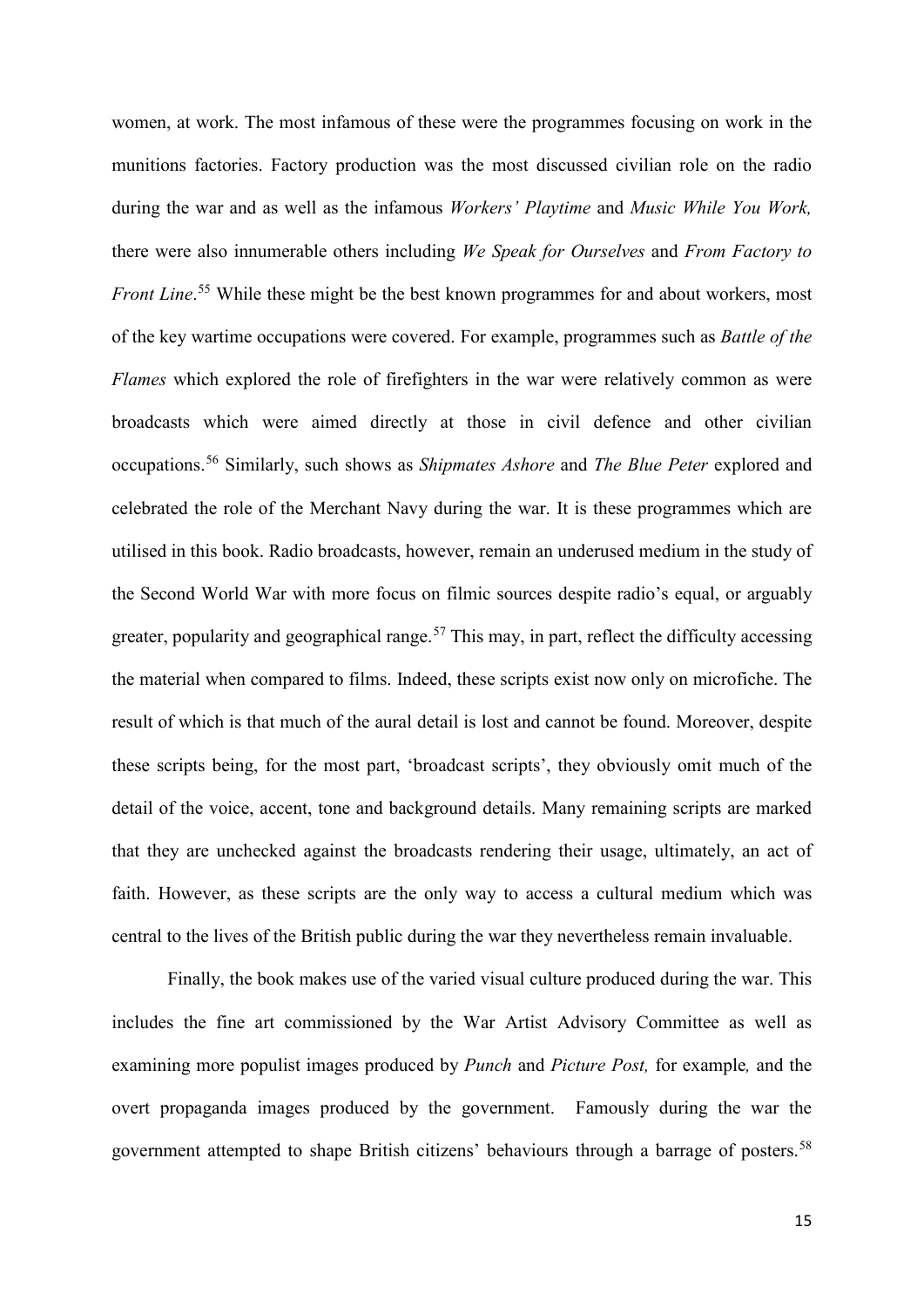However, the efficacy of poster campaigns has been questioned with suggestions that they were easily ignored or poorly positioned.<sup>[59](#page-17-0)</sup> Moreover, the popularity of propaganda posters has also been called in to question. It is well known that the state's early attempts at propaganda were not well received. Its vague 'Go To It' style exhortations were met with disdain and its 'Your Courage, Your Cheerfulness, Your Resolution WILL BRING US VICTORY' was met with criticism for apparently emphasising the divide between the people and the government.<sup>[60](#page-17-1)</sup> This was largely remedied later in the war although vague exhortations such as 'Back Them Up' still appeared.<sup>[61](#page-17-2)</sup> While posters met with heavy criticism and their advice was often flouted by the public, it seems unlikely, however, that such a barrage of images and messages could have had no effect on the British populace. Nick Hayes, for example, has argued that while propaganda images were unrealistic and railed against, people knew they represented what they *should* be doing and so provided a benchmark for their own behaviour.<sup>[62](#page-17-3)</sup> However, the usefulness of propaganda posters for this book lies in the opportunities they offer for the historian to understand how the state sought to persuade the populace to engage in the war effort and, more specifically, how they tried to construct civilian men in relation to the war.

<span id="page-15-3"></span><span id="page-15-2"></span><span id="page-15-1"></span><span id="page-15-0"></span>Unlike propaganda posters the fine art of the Second World War is generally overlooked. While some of the images to be discussed, predominantly those of industrial or agricultural work, have featured in historical works those focusing on the Merchant Navy or fire brigades are notably absent. The vast majority of the art created in Britain during the period was created under the auspices of the War Artists Advisory Committee (WAAC), a branch of the Ministry of Information. The WAAC commissioned, bought or was gifted 5570 paintings during the course of the war. Moreover, fine art grew in popularity during the war with admissions to galleries increasing dramatically despite the removal of the majority of their major works for safe keeping.<sup>[63](#page-17-4)</sup> Indeed, this benefitted the artists as many galleries,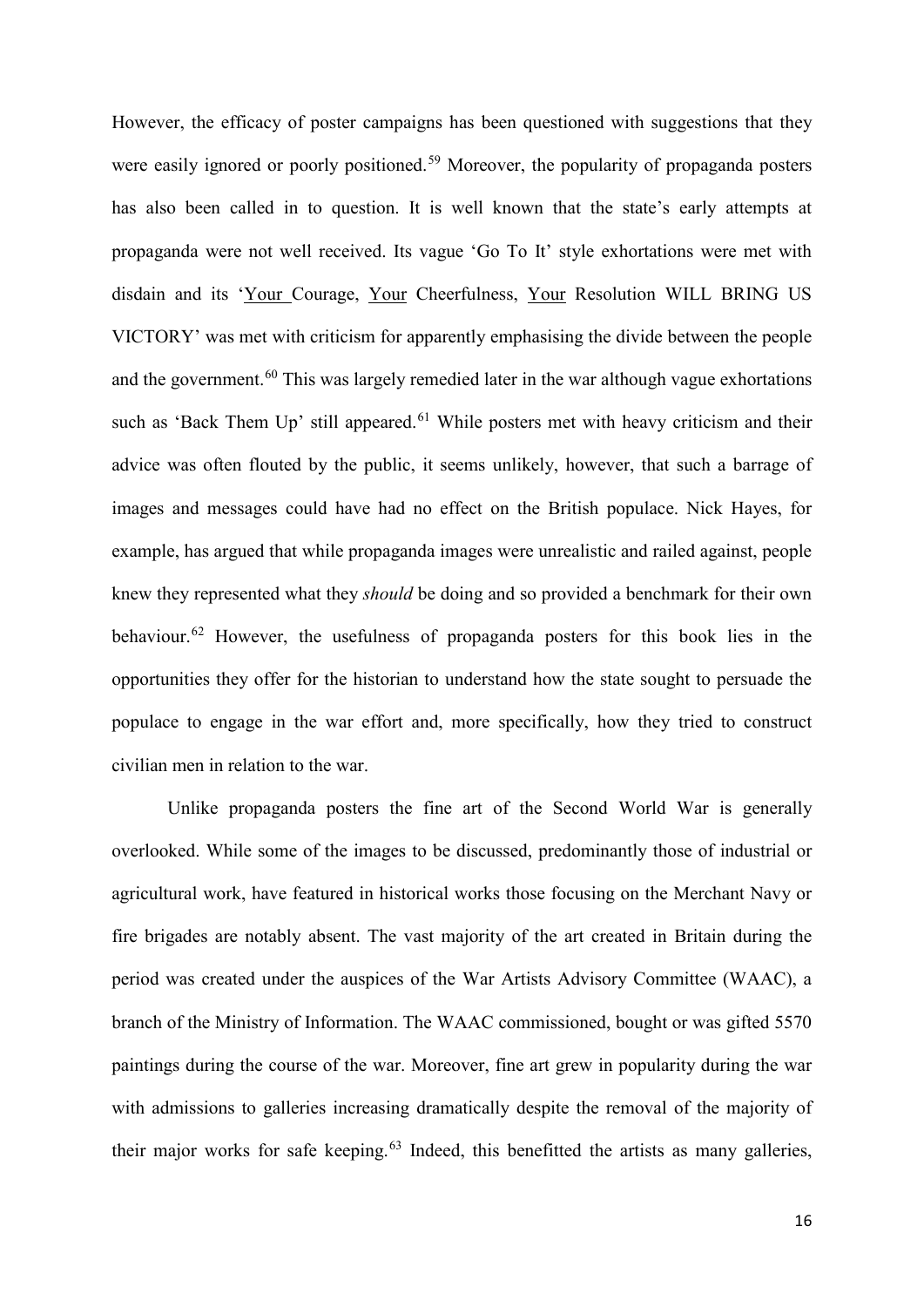including London's National Gallery, had showings of the work of the WAAC to fill their empty rooms. The work of war artists was also shipped to provincial galleries. Despite this increased popularity, however, it is likely that the majority of British citizens were unaware of most of the paintings which the WAAC commissioned or received. Regardless of the increase in attendance to art galleries it remained an elite pastime and the numbers paled in comparison to cinema attendance and newspaper circulation figures. Moreover, war art was very rarely reproduced in newspapers or shown on newsreels again limiting their audience.<sup>[64](#page-18-0)</sup> However despite this, the work of the war artists does provide a useful source for the historian. As much of the work was commissioned by the state it is possible to see which aspects of the war the government were keen to emphasis. Moreover, by analysing the few images which came to public prominence, and the responses given to them, we can start to understand more of how the war was viewed and understood by the British populace.

Such a broad range of sources are an excellent tool for exploring depictions of gender and gender relations. Yet, of course, this raises the issue of reception. Perhaps the greatest challenge of the research was not the analysis of the material uncovered but instead ascertaining how it was received when it was released. K.R.M. Short notes of film:

<span id="page-16-3"></span><span id="page-16-2"></span><span id="page-16-1"></span><span id="page-16-0"></span>After the historian has seen the film, studied its background music, its dialogue… the visual symbolism, and the edited structure, he begins to have some idea of what the film means to him. The extent to which this might also be valid for the person in 1944 who saw the same film depends on how effectively the researcher is able to immerse himself in the period historically and culturally. This is essential for the historian for he is not attempting to assess the film artistically but rather to understand how it reflects its time and produces evidence towards the solution of the historical problem.<sup>'[65](#page-18-1)</sup>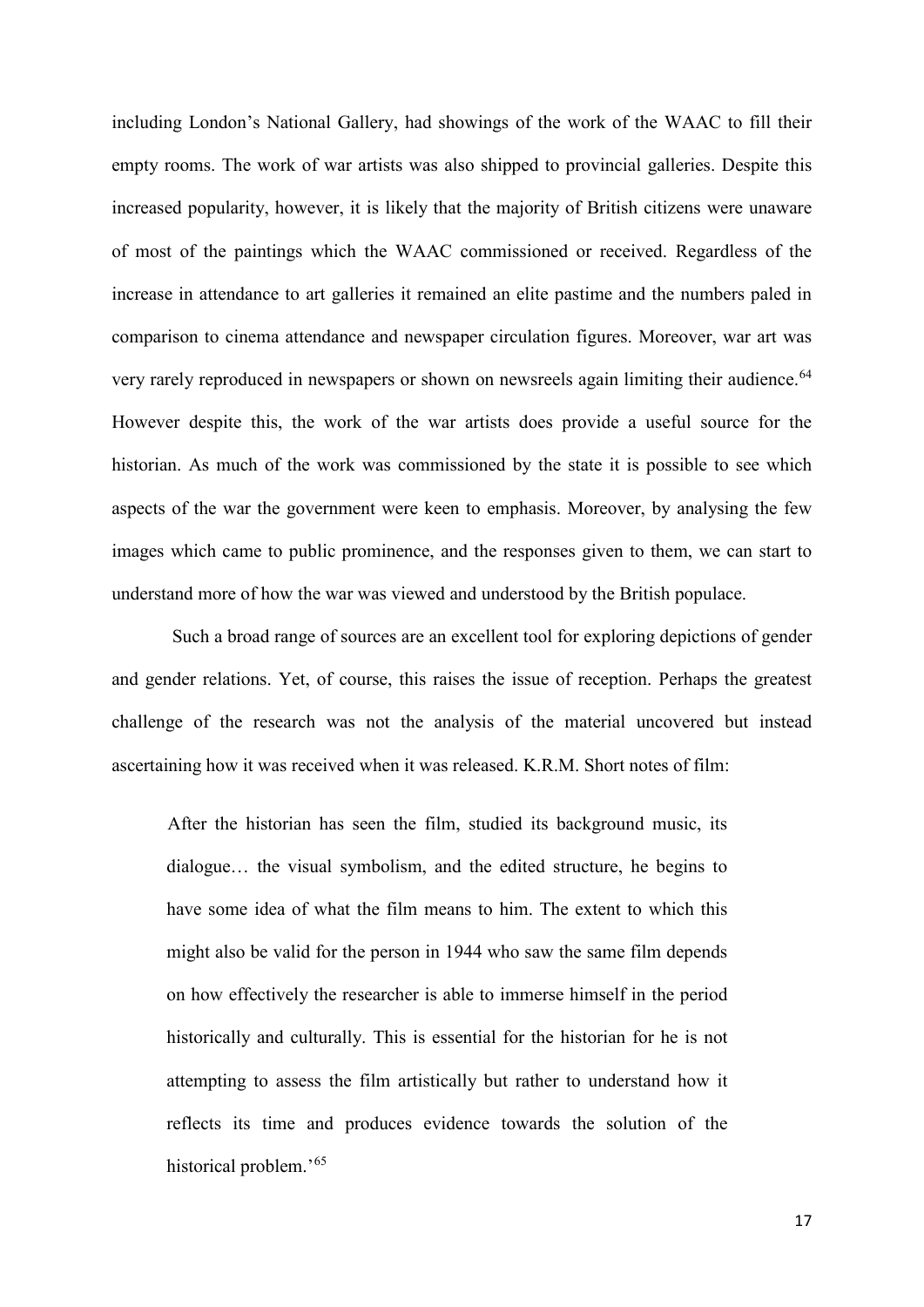<span id="page-17-4"></span><span id="page-17-3"></span><span id="page-17-2"></span>However, how to approach such analysis has been highly debated. While Amelia Jones, for example, notes: 'Feminism has long acknowledged that visuality … is one of the key modes by which gender is culturally inscribed in Western Culture<sup>5[66](#page-19-0)</sup>, ultimately how to assess the effect of any specific piece on an audience is a contentious issue. Early studies of gender and culture, typified by Laura Mulvey, focused on the issue of spectatorship and the 'male gaze', asserting that women performed and men looked.[67](#page-19-1) However, such notions have been widely criticised. Steven Cohan, Ina Rae Hark and Andrew Spicer, for example, reject such notions and contend that masculinity is as much a performance and spectacle as the performance of femininity.[68](#page-19-2) Additionally, early feminist textual analysis has similarly been criticised for focusing on production rather than consumption, Jackie Stacey argues that 'the questions put on the agenda by feminist theory seemed to bear no relation whatsoever to the questions of general cinema-going habits of women at different times.'[69](#page-19-3) In light of this, more recent studies of spectatorship and consumption, such as those by Annette Kuhn and Jackie Stacey, have moved away from purely textual psychoanalysis towards gathering actual audience accounts of their experiences.[70](#page-19-4) While not without its limitations, the use of these types of sources enables the researcher to examine both the lived and remembered experiences of the culture-consuming public as well as the texts themselves.

<span id="page-17-1"></span><span id="page-17-0"></span> This book applies similar methods to the examination of the representation of civilian masculinities during the Second World War. Annette Kuhn, in her study of 1930s cinema, suggests triangulation in order to try to attain robust results when looking at film (although such methods are equally valid with other cultural sources). She suggests rather than looking at the text in isolation, the historian should also look at other contemporary sources.<sup>71</sup> By triangulating cultural sources with other types of evidence the results produced will be much more robust. In this book, wherever possible, responses to both cultural depictions and to the occupations themselves have been analysed. In the context of this study, this will include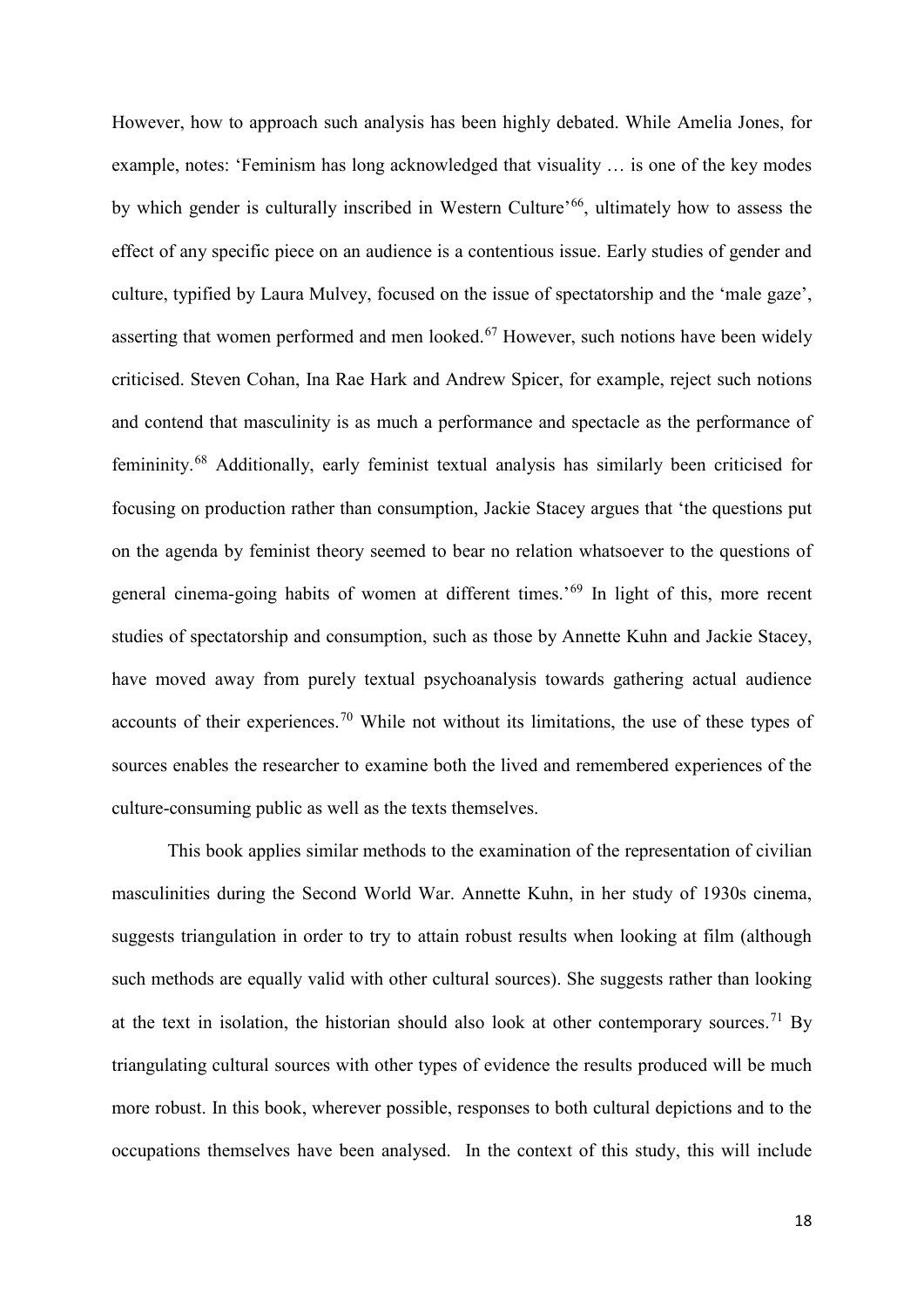Mass Observation, Wartime Social Surveys, BBC listener research and Home Intelligence. In examining these sources the book illustrates the ways popular culture reflected and shaped wartime opinion about civilian workers.

### **Book Structure**

<span id="page-18-1"></span><span id="page-18-0"></span>*Men at Work* is structured around the obvious hierarchy of masculinities present in wartime society. Chapter two begins the book by examining the civilian occupation arguably at the bottom of this hierarchy: the agricultural worker. This chapter explores how this vital wartime role was conveyed to the British populace. Chapter two also explores the influx of female labour, the Women's Land Army, and their impact on representations of agricultural work. Indeed, farming became a diffuse occupation in wartime with ordinary civilians being asked to both 'Dig for Victory' and 'Lend a Hand on the Land' which had obvious consequences on popular conceptualisation of farm work. Finally, this chapter examines the countryside's role in the British psyche, exploring the impact of the ideal of the 'rural idyll' on understandings of farm work.

Chapter three continues the focus on civilian occupations separated from the violence of war by examining perhaps the most clearly war-related civilian jobs; the industrial workers who made the bombs, boots and bullets necessary to fight a successful total war. This chapter explores the state's varied attempts to persuade the British populace of the necessity of industrial work in mechanised warfare and the subsequent ways this was interpreted in wider popular culture. As with agricultural work incoming female labour was central to industry's wartime portrayal and this chapter fully explores how this influx of women altered perceptions of what had previously been considered a hyper-masculine arena.

Chapter four takes a massive step up the masculine hierarchy by looking at Britain's wartime fire services. While the fire service was a reserved occupation the majority of wartime firemen were part of the civil defence organisation, the Auxiliary Fire Service, and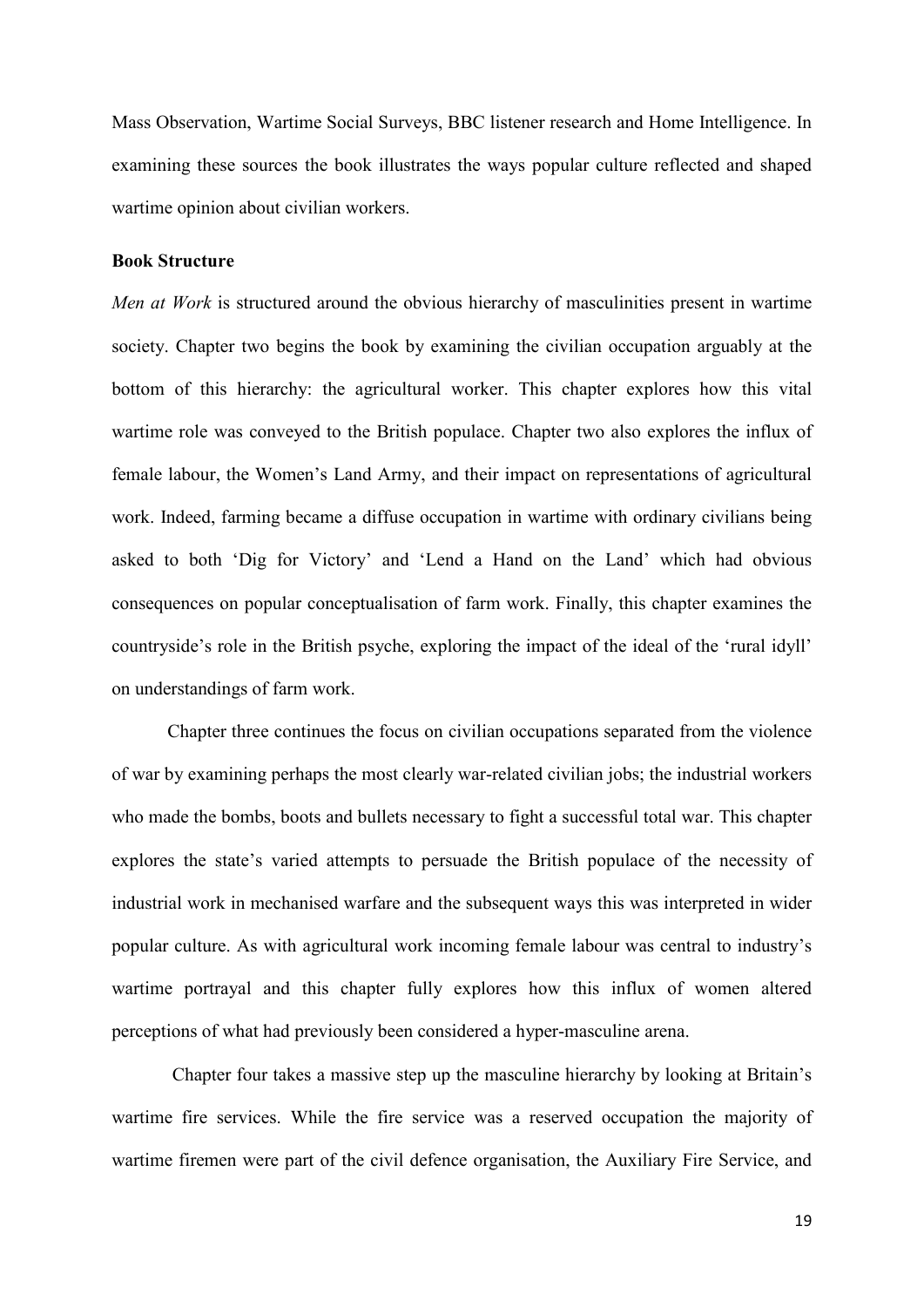so were in a specifically wartime role. This chapter explores how the developments of the war affected their portrayal; tracing their depiction from layabouts and buffoons in the phoney war period to blitzed heroes, where they were portrayed in ways which consciously mirrored the portrayal of the military hero. However, this image was highly temporally specific. When the blitz passed, so did their heroic status.

<span id="page-19-1"></span><span id="page-19-0"></span>Finally, chapter five focuses on the mercantile marine, the occupation which was quite clearly the apogee of the wartime civilian masculine hierarchy. This chapter examines how war radically altered the depictions of these men, chasing away their image as sexually licentious drunkards to be replaced with a cultural persona of 'people's heroes'. These were the brave men who confronted untold dangers yet faced it with ribald humour and British stoicism. By exploring these various occupations, this book thus highlights the centrality of occupations to perceptions of masculinity in wartime.

### <span id="page-19-4"></span><span id="page-19-3"></span><span id="page-19-2"></span>**Notes**

**.** 

<sup>4</sup> For example, *Goodnight Mister Tom* (Jack Gold, 1998) and the BBC's recent drama *Land Girls* (Steve Hughes, 2009) reiterate the image of a civilian society peopled by women and old men. Even the children's television series *Horrible Histories* (Steve Connelly, 2009) featured a song, 'The World War Two Girls Song', which emphasised that women had to replace 'our men' who were fighting. Similarly, those civilian men who were left behind are often the focus of ridicule: most notably in the classic television series *Dad's Army* (David Croft, 1968) but also more recently in the character of the comically useless policeman, Reg, in *Goodnight Sweetheart* (Robin Nash, 1993).

<span id="page-19-5"></span><sup>&</sup>lt;sup>1</sup> British Library Sound Archive. C1379/41.

<sup>2</sup> A. Calder (1992), *The People's War: Britain 1939-1945* (London: Pimlico) p.505; M. Donnelly (1999), *Britain in the Second World War* (London: Routledge), p.71.

<sup>3</sup> See also J. Pattinson, A. McIvor and L. Robb (Forthcoming), *Men In Reserve: Civilian Masculinities in Britain 1939 – 1945*.

<sup>5</sup> S.O. Rose (2003), *Which People's War?: National Identity and Citizenship in Britain 1939- 1945* (Oxford: Oxford University Press); P. Summerfield and C. Peniston-Bird (2007), *Contesting Home Defence: Men, Women and the Home Guard in the Second World War* (Manchester: Manchester University Press).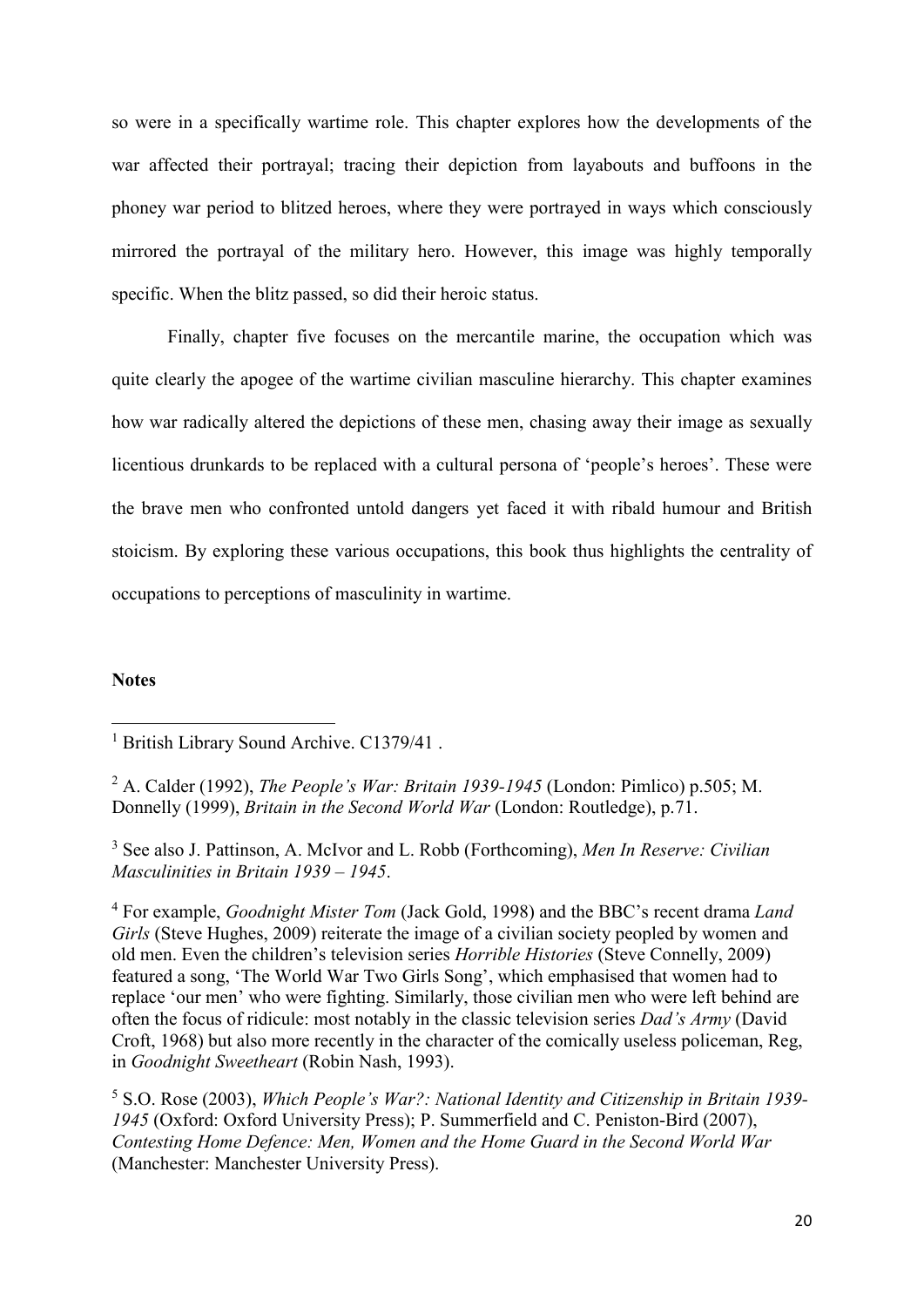<sup>6</sup> M. Francis (2008), *The Flyer: British Culture and the Royal Air Force 1939-1945* (Oxford: Oxford University Press).

<sup>7</sup> N. Longmate (1974), *The Real Dad's Army* (London: Arrow Books); W. Taylor (1995), *Conscript: A History of the Bevin Boy* (London: Pentland).

8 See also Pattinson, McIvor and Robb, *Men In Reserve.*

9 'Best Use of Man Power', *The Times*, 25 January 1939.

10 H.M.D. Parker (1957), *Manpower: A Study of War-time Policy and Administration* (London: HMSO).

<sup>11</sup> HC Deb 16 April 1940 vol 359 cc871-872.

<sup>12</sup> Parker, *Manpower*, p.51.

**.** 

<sup>13</sup> Ministry of Information (1941), *Schedule of Reserved Occupations and Protected Work. Revision* (London: HMSO).

<sup>14</sup> Parker, *Manpower*, pp.145-6.; Parker, *Manpower*, p.64. This Beveridge Report should not be confused with the infamous 1942 Beveridge Report which attacked the 'Giant Evils' of squalor, ignorance, want, idleness and disease and proposed widespread reform.; Parker, *Manpower*, p.105.

<sup>15</sup> HC Deb 27 February 1939 vol 344 cc1015-6.

<sup>16</sup> Penny Summerfield, 'The 'levelling of class'' in Harold L. Smith (ed) (1986), *War and Social Change: British Society in the Second World War* (Manchester: Manchester University Press), p.183.

<sup>17</sup> Ian Gazeley, 'Manual Work and Pay, 1900-70', in Nicholas Crafts, Ian Gazeley and Andrew Newell (eds.) (2007), *Work and Pay in Twentieth-Century Britain* (Oxford: Oxford University Press) p.69.

18 HC Deb 12 March 1940 vol 358 cc1027.

19 HC Deb 20 August 1940 vol 364 cc1232.

<sup>20</sup> S. Whitehead (2002), *Men and Masculinity* (London: Polity), p.15.

<sup>21</sup> F.J. Barrett, 'The Organisational Construction of Hegemonic Masculinity: The Case of the US Navy' in Whitehouse and Barrett (eds.) (2001), *The Masculinities Reader, (*Cambridge, Polity) p.79.

<sup>22</sup> J. Tosh (1994), 'What Should Historians Do With Masculinity? Reflections on Nineteenth Century' *History Workshop*, Vol. 38, pp.179-202, here p.192.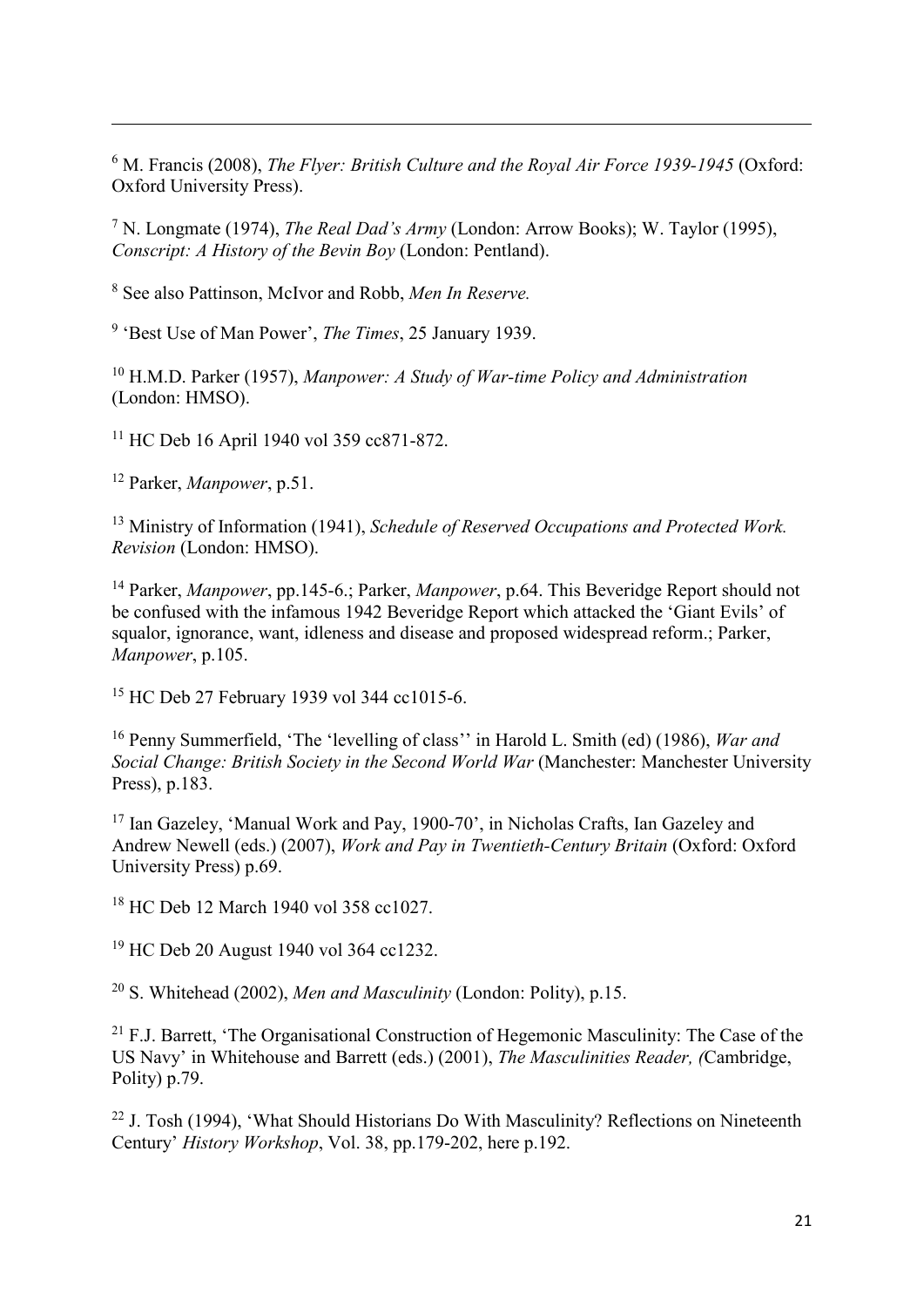**.** 23 R.W. Connell (2000), *The Men and the Boys* (Berkeley: University of California Press)*,*  p.10.

 $24$  R.W. Connell and J. W. Messerschmidt (2005), 'Hegemonic Masculinity: Rethinking the Concept' *Gender and Society*, Vol. 19, No. 6 (Dec., 2005) p.832.

<sup>25</sup> C. Peniston-Bird (2003), 'Classifying the Body in the Second World War: British Men In and Out of Uniform' in *Body & Society*, pp.31-48. Here p.45.

26 R.W. Connell (2005), *Masculinities* (Berkeley: University of California Press), p.213.

<sup>27</sup> G. Dawson (1994), *Soldier Heroes: British Adventure, Empire and the Imaginings of Masculinity* (London: Routledge), p.1

<sup>28</sup> Nicoletta F. Gullace (2002), "*The Blood of Our Sons": Men, Women, and The Renegotiation of British Citizenship During the Great War* (Basingstoke: Palgrave Macmillan), p.3.

<sup>29</sup> A. Light (1991), *Forever England: Femininity, Literature and Conservatism between the wars* (London: Routledge), p.8.

30 Light, *Forever England*, p.9.

<sup>31</sup> R. Graves (1929), *Goodbye To All That* (London: Anchor); E.M. Remarque (1929), *All Quiet On The Western Front*, (London: Little, Brown and Company)

32 Whitehead, M*en and Masculinity,* p.125.

33 J. Bourke (1994), *Working-Class Cultures in Britain 1890-1960* (London: Routledge, 1994), p.44.

34 Bourke, *Working-Class Cultures in Britain*, p.10.

35 S. Kingsley-Kent (1999), *Gender and Power in Britain 1640-1990* (London: Routledge), p.302.

<sup>36</sup> M. Paris (2000), *Warrior Nation: Images of War in British Popular Culture, 1850-2000* (London: Reaktion Books), p.151.

37 Peniston-Bird, 'Classifying the Body in the Second World War', p.32.

38 Peniston-Bird, 'Classifying the Body in the Second World War', p.34.

39 Rose, *Which People's War*, p.153.

<sup>40</sup> Rose, *Which People's War*, pp.160-161.

41 C. Geraghty, 'Masculinity' in G. Hurd (ed) (1984), *National Fictions: World War Two in British Films and Television* (London: BFI Publishing), p.24.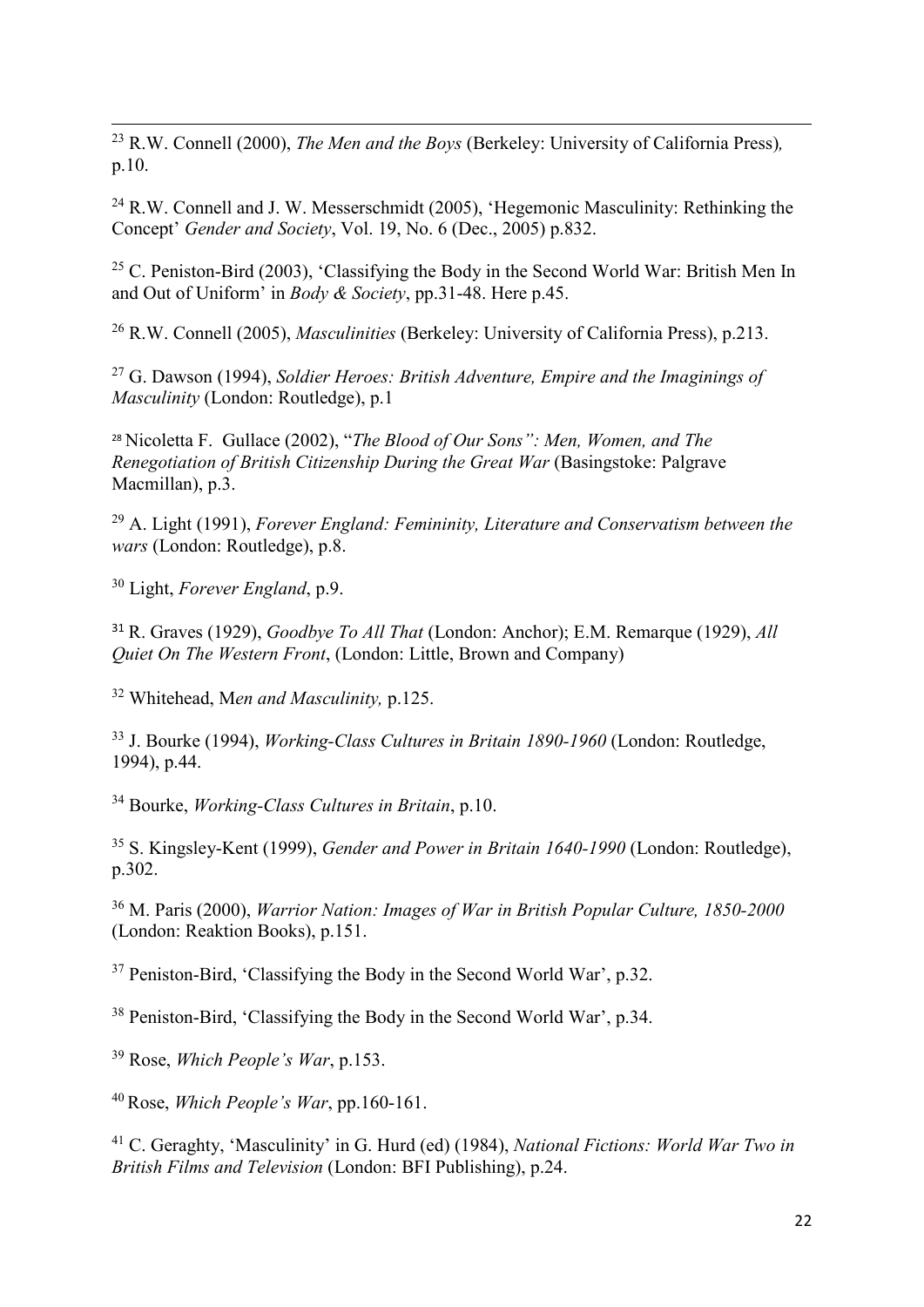<sup>42</sup> Frederick George Alfred Scott, Auxiliary Territorial Service, 'Fill His Place In Jobs Like These', (Currently held at the Imperial War Museum, London).

<sup>43</sup> 'Join the Wrens and free a man for the fleet' (Currently held at the Imperial War Museum, London).

44 Connell, *Masculinities*, p.68.

**.** 

45 Rose, *Which People's War?*, p.188.

46 Rose, *Which People's War?*, p.153.

47 Rose, *Which People's War?*, p.41.

48 P. Summerfield and C. Peniston- Bird, *Contesting Home-Defence*, pp.129-131.

49 A. Kuhn, 'Cinema culture and femininity in the 1930s' in C. Gledhill and G. Swanson (1996), *Nationalising Femininity: Culture, Sexuality, and British Cinema in the Second World War* (Manchester: Manchester University Press), p.180.

<sup>50</sup> A. Lant (1991), *Blackout: Reinventing Women for Wartime British Cinema* (Princeton: Princeton University Press), p.24.

<sup>51</sup> J.P. Mayer (1978), *British Cinemas and their Audiences: Sociological Studies* (London, Dennis Dobson, pp. 253-269.

52 Lant, *Blackout,* p.25.

53 Lant, *Blackout,* p.26.

<sup>54</sup> Mass Observation (1941), *Home Propaganda: A Report Prepared by Mass Observation for the Advertising Service Guild* (London: Advertising Service Guild).

55 S. Nicholas (1996), *The Echo of War: Home Front Propaganda and the Wartime BBC, 1939-45* (Manchester: Manchester University Press), p.121.

56 C.J. Rolo (1942), *Radio Goes to War* (London: Faber and Faber Limited) p.118.

57 Nicholas, *The Echo of War*, p.2.

<sup>58</sup> A. Olsey (1995), *Persuading The People: Government Publicity in The Second World* War (London: HMSO), p.5.

<sup>59</sup> Calder, *The People's War*, p.241; J. Darracott and B. Loftus (1972), *Second World War Posters* (London: HMSO)*,* p.72.

<sup>60</sup> P. Lewis (1986), *A People's War* (London: Thames Meuthen), p.120.